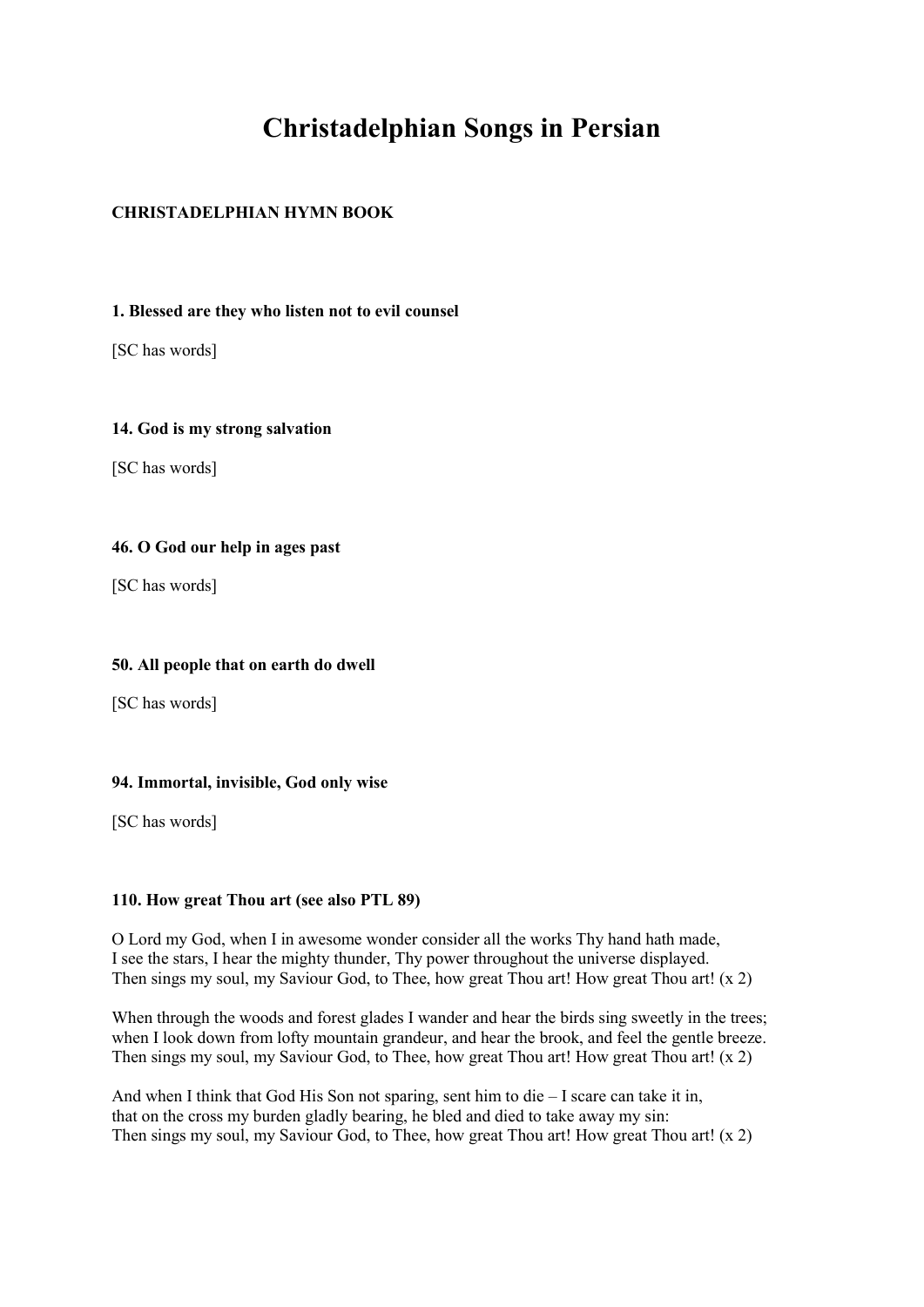خدايا چون با حيرت خيره شوم، بر اين عالم که تو خود ساخته ای در اختران عظيم و رعد و برق، قدرت خود نمايان کرده ای آنگه ز جان و دل ميسرايم، چه عظيمی، چه عظيم (2) ی

چو بينم درختان سبز و خرم، نوای بلبل آيد بگوشم از فراز کوه بينم دشت و چمن، هان صدای نهر، نسيم وطن آنگه ز جان و دل ميسرايم، چه عظيمی، چه عظيم (2) ی

چو فکر کنم خدا فرزند خويش، دريغ نداشت از آن مرگ پريش که بر صليب بهر من فدا گرديد، بار گناهان ز دوشم غلطيد آنگه ز جان و دل ميسرايم، چه عظيمی، چه عظيم (2) ی

[Source: http://www.persianwo.org/music.htm] [verses 1-3, original has verse 4 – see PTL 89]

## 118. Praise to the Lord, the Almighty

[words with SC]

## 132. To God be the glory (see also PTL 278)

[find words]

## 162. Our heavenly Father, hear

[SC has words]

#### 193. While shepherds watched

[Find words]

#### 195. O come, all ye faithful

O come, all ye faithful, joyful and triumphant, O come ye, O come ye to Bethlehem; Come and behold him, born the King of angels: O come, let us adore him (x3), Christ the Lord.

See how the shepherds, summoned to his cradle, Leaving their flocks, draw nigh with lowly fear; We too will thither bend our joyful footsteps: O come, let us adore him (x3), Christ the Lord.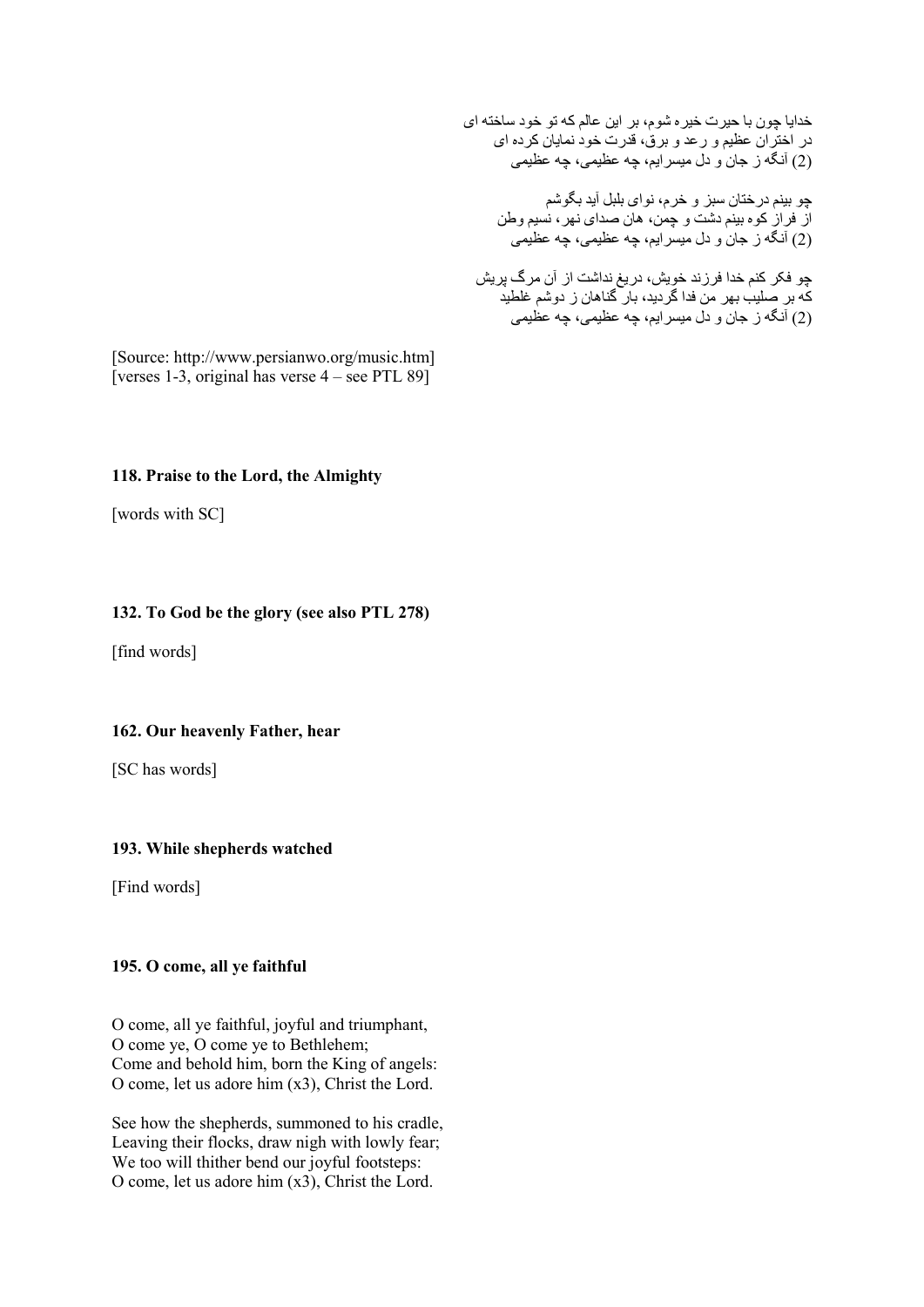Sing choirs of angels, sing in exultation, Sing, all ye citizens of heaven above; Glory to God in the highest: O come, let us adore him (x3), Christ the Lord.

[Original is very trinitarian – Persian version may reflect this more]

گرد آييد مومنين، هان شادان و فيروز ! گرد آييد، گرد آييد، در بيت لحم ! شاه ملائک گشته مولود امروز ! آييد او را پرستيم (3) مسيح عيسی !

 ای جمله ملائک، با شادی سراييد ! ای کل کائنات، تسبيح بخوانيد ! "خدا را مجد باد در اعلی عليين! " آييد او را پرستيم (3) مسيح عيسی !

آری، خداوندا، عزيزت می داريم . ای عيسی، ما به تو سجده می آريم ! کلمةالله اينک شد مجسم ! آييد او را پرستيم (3) مسيح عيسی !

[Source: http://www.persianwo.org/music.htm]

#### 218. Loving Shepherd of thy sheep

[SC has words]

#### 223. When I survey the wondrous cross

When I survey the wondrous cross On which the Prince of Glory died, My richest gain I count but loss, And pour contempt on all my pride.

See, from his head, his hands, his feet, Sorrow and love flow mingled down; Did e'er such love and sorrow meet, Or thorns compose so rich a crown?

Were the whole realm of nature mine, That were an off'ring far too small! Love so amazing, so divine, Demands my soul, my life, my all.

> چون با توجه بنگرم، اندر صليبی که بر آن، شاه جلال از بهر ما، با ميل خود بخشيد جان از افتخاراتم خجل؛ گردم همی از جان و دل، .کاخ بزرگی مضمحل؛ دانم همه سودم زيان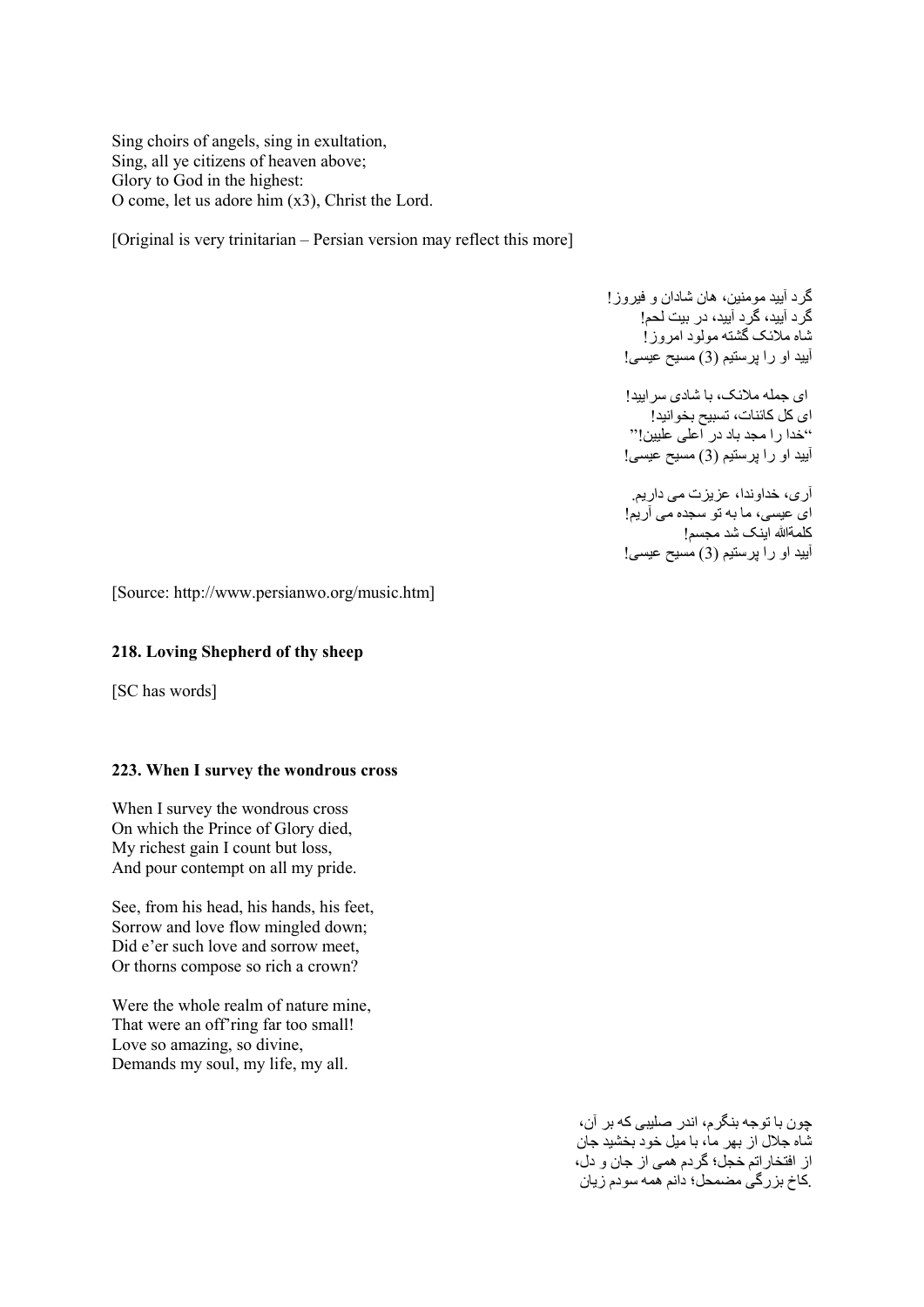حاشا که باشد در جهان، جز در صليبش فخرمان . مان، تسليم تو ای مهربان! هرچه کند مجذوب بار گناِه عالَمی، بفشرد قلبش را همی . حس کرد اندوه و غمی، عاجز ز شرح آن بيان . رنج و محبت از برش، جاری ز دست و هم سرش . جنآن! از خار کردند افسرش؛ کی ديده شاهی آن .<br>بهر محبت اين چنين، هم آسمان و هم زمين، باشد به چيزی کمترين، خواهد همه جان و روان !

[verses 2 and 3 in Persian quite different to English]

[Source: http://bit.ly/persiansongs]

## 257. Thine be the glory

Thine be the glory, risen conqu'ring Son, Endless is the vict'ry thou o'er death hast won; Angels in bright raiment rolled the stone away, Kept the folder graveclothes where thy body lay. Thine be the glory, risen conqu'ring Son, Endless is the vict'ry thou o'er death hast won.

> پيروزی از توست عيسای زنده فرزند خالق ما را رهاننده در روز سّوم خود از قبر برخاست ی نيروی موت را تا ابد به شکست ی پيروزی از توست عيسای زنده .<br>فرزند خالق ما را ر هاننده

[Source: http://bit.ly/persiansongs] [SC has additional words]

## 278. Joy to the world! (see also PTL 69)

Joy to the world! the Lord is come; let earth receive her King; Let every heart prepare him room, and heav'n and nature sing, And heav'n and nature sing, and heav'n, and heav'n and nature sing.

Joy to the world! the Savior reigns: let all their songs employ; While fields and floods, rocks, hills, and plains repeat the sounding joy, Repeat the sounding joy, repeat, repeat the sounding joy.

No more let sin and sorrow grow, nor thorns infest the ground; He'll come to make his blessings flow far as the curse is found, Far as the curse is found, far as, far as the curse is found.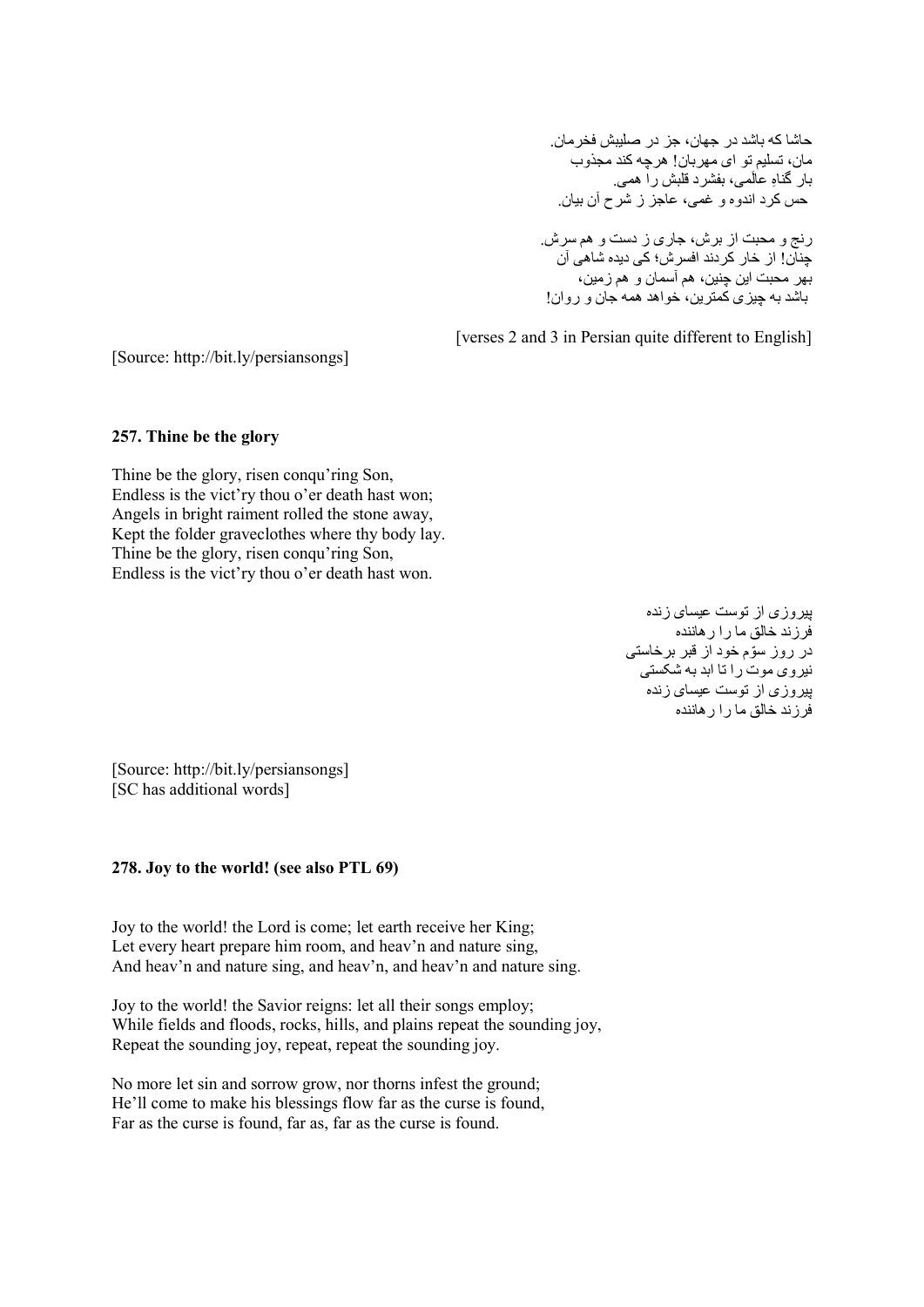He rules the world with truth and grace, and makes the nations prove The glories of his righteousness, and wonders of his love, And wonders of his love, and wonders, wonders of his love.

> هل تا جهان شادان شود، ربّش سلطان شود منزلگهش قلب بشر، َعرش سرايان شود عــُرش سرايان شود، عــــــُرش سرايان شود

 برخاکيان مژده دهيد، منجی رحمان بود طوفان و بحر و کوه و دشت، همی شادان بود همی شادان بود، همــــــــــی شادان بود

 بيخ گنه خشکيده شد، خارش بريده شد حق رحمتش جاری کند، هر جا لعن ديده شد هر جا لعن ديده شد، هــــــــــر جا لعن ديده شد

 نظم جهان از او بود، هم او رحمان بود خلقش ثنا خوان کاين همه، عدل از سبحان بود عدل از سبحان بود، عــــــدل از سبحان بود

[Source: http://www.persianwo.org/music.htm]

## 345. Fight the good fight

[SC has words]

#### 356. Seek ye first the kingdom of God (see also PTL 251)

Seek ye first the kingdom of God and His righteousness, And all these things shall be added unto you, hallelu', hallelujah!

Ask, and it shall be given unto you; seek and ye shall find, Knock and it shall be opened unto you, hallelu', hallelujah!

I am the way, the truth and the life, that's what Jesus said, No man can come to the Father but by me, hallelu', hallelujah!

> .گر چه انجير شکوفه نياورد، هللو، هللوياه .ميوه در موها يافت نشود، هللو، هللوياه

 .گر حاصل زيتون ضايع گردد، هللو، هللوياه .مزرعه ها آذوقه ندهند، هللو، هللوياه

 .گله ها از آغل منقطع شود، هللو، هللوياه .رمه ها در طويله ها نباشد، هللو، هللوياه

 .ليکن در خداوند شادمان خواهم شد، هللو، هللوياه .در خدای خويش وجد خواهم نمود، هللو، هللوياه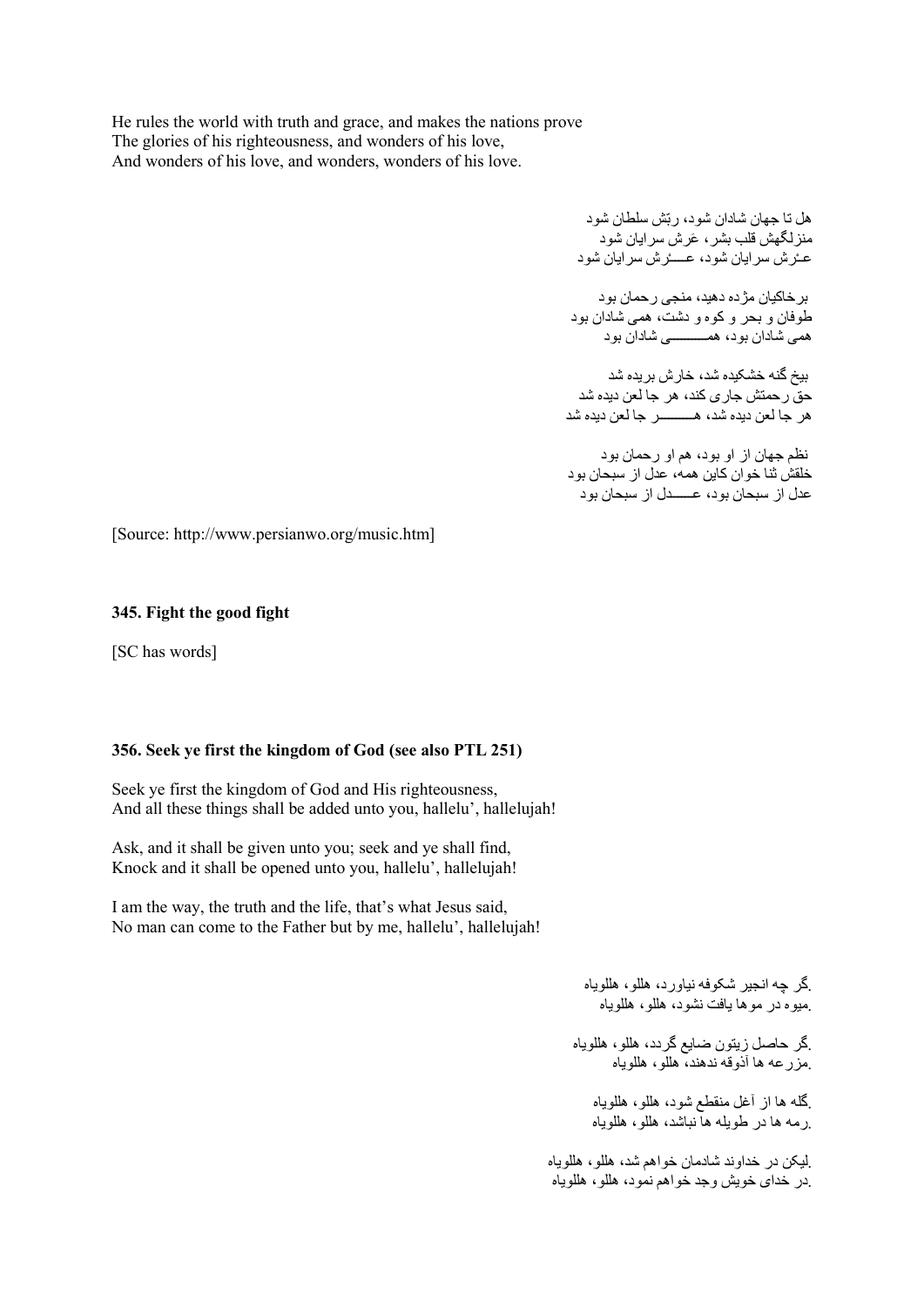[Source: http://www.persianwo.org/music.htm] [4 verses instead of 3 – tune slightly different, words completely different from Habakkuk 3:17-18]

[New English words from Habakkuk 3:17-18 to match Persian words]

Though the fig tree does not bloom - Hallelujah! Nor be fruit upon the vines - Hallelu-, hallelujah!

Though the olive bears no fruit - Hallelujah! Nor the fields yield any food - Hallelu-, hallelujah!

Though the fold contains no sheep - Hallelujah! Nor the herd within the stalls - Hallelu-, hallelujah!

Yet will I rejoice in God - Hallelujah! My salvation comes from him. Hallelu-, hallelujah!

# 406. Abide with me

[SC has words]

# 412. Sun of my soul

[SC has words]

# 415. The day thou gavest

[SC has words]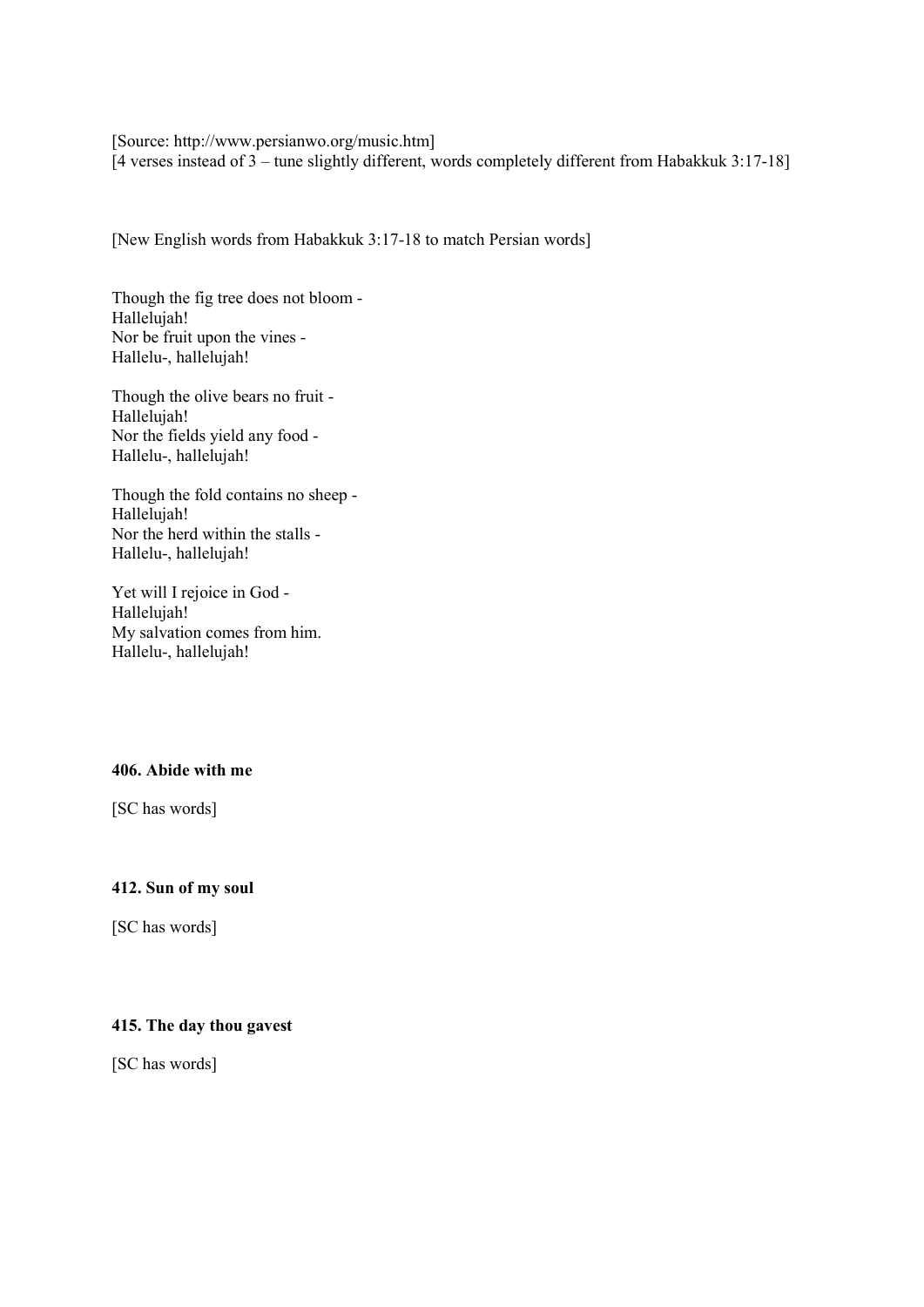## PRAISE THE LORD

## 24. El Shaddai

[Have audio, needs transcribing]

# 25. Father, God I wonder

Father, God I wonder how I managed to exist without the knowledge of your parenthood and your loving care.

But now I am your child, I am adopted in your family and I can never be alone 'cause Father, God you're there beside me

I will sing your praises, I will sing your praises, I will sing your praises for evermore. (x 2)

> پدر جان محبت تو آنقدر عظيم است ندانم بدون تو حيات چه بود ای خداوندم

> > خواندی مرا فرزند خود دهی هر روز محبتم نکنی ترک خداوندم چون تو پدر من هستی

حمد بر نام قدوست باد تو پادشاه هستی ٢ تنها تويی رب الارباب

[Source: http://bit.ly/persiansongs]

## 28. Give thanks with a grateful heart

Give thanks with a grateful heart, give thanks to the Holy One, give thanks because he's given Jesus Christ, his Son. (x 2) And now, let the weak say "I am strong," let the poor say "I am rich," because of what the Lord has done for us (x 2)

Version 1: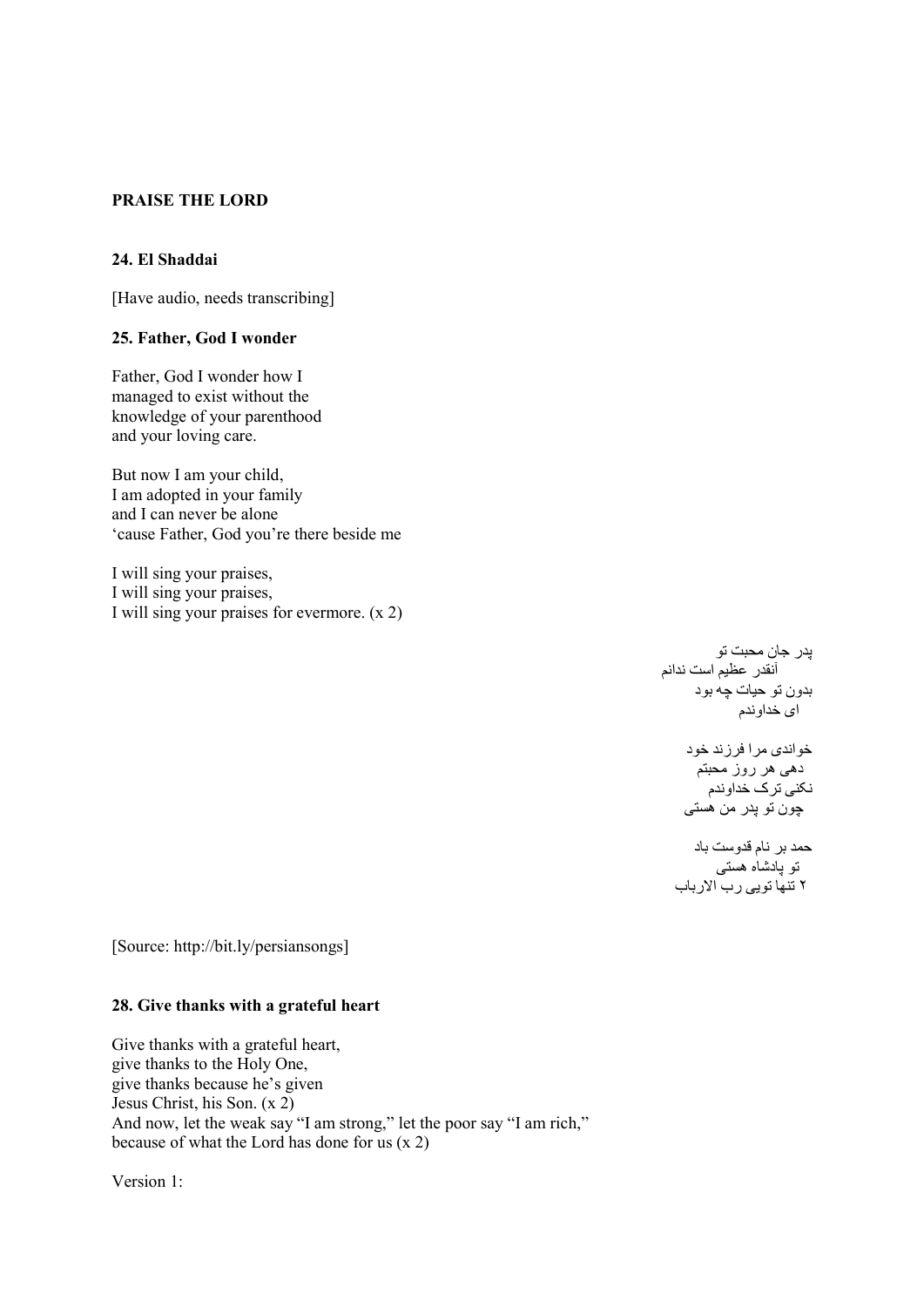تقديم نمايم خود را با حمد، ای روح خدا! شکر که هديه نمودی، عيسی را به ما! ملجا و صخره من، پدر ، ای سَروَر من، شکر که هديه نمودی، عيسی را به ما! (ضعيف گويد: "قوی هستم!" "در فقر غنی هستم!" اين است طريق خدای زنده!)(2 )

[Source: http://www.persianwo.org/music.htm]

[Persian: addressed to Father, Son and Holy Spirit?]

Version 2:

ملجا و صخرۀ من پدر ای سرور من شکر که هديه نمودی عيسی را به ما تقديم نمايـم خـود را با حمـد ای روح خدا شکـر که هديه نمودی عيـســی را بـه مــا ضعيف گويد قوی هستم در فقر غنی هستم اين است طريق خدای زنده ضعيف گويد قوی هستم در فقر غنی هستم اين است طريق خدای زنده، زنده

[Source: http://bit.ly/persiansongs]

## 39. Hark! the herald angels sing

[Find words]

# 48. I just want to praise you

[have audio – needs transcribing]

#### 58. Jehovah Jireh

[find words]

#### 69. Joy to the world (see also CHB 278)

Joy to the world! the Lord is come; let earth receive her King; Let ev'ry heart prepare him room, and heav'n and nature sing, And heav'n and nature sing, and heav'n, and heav'n and nature sing.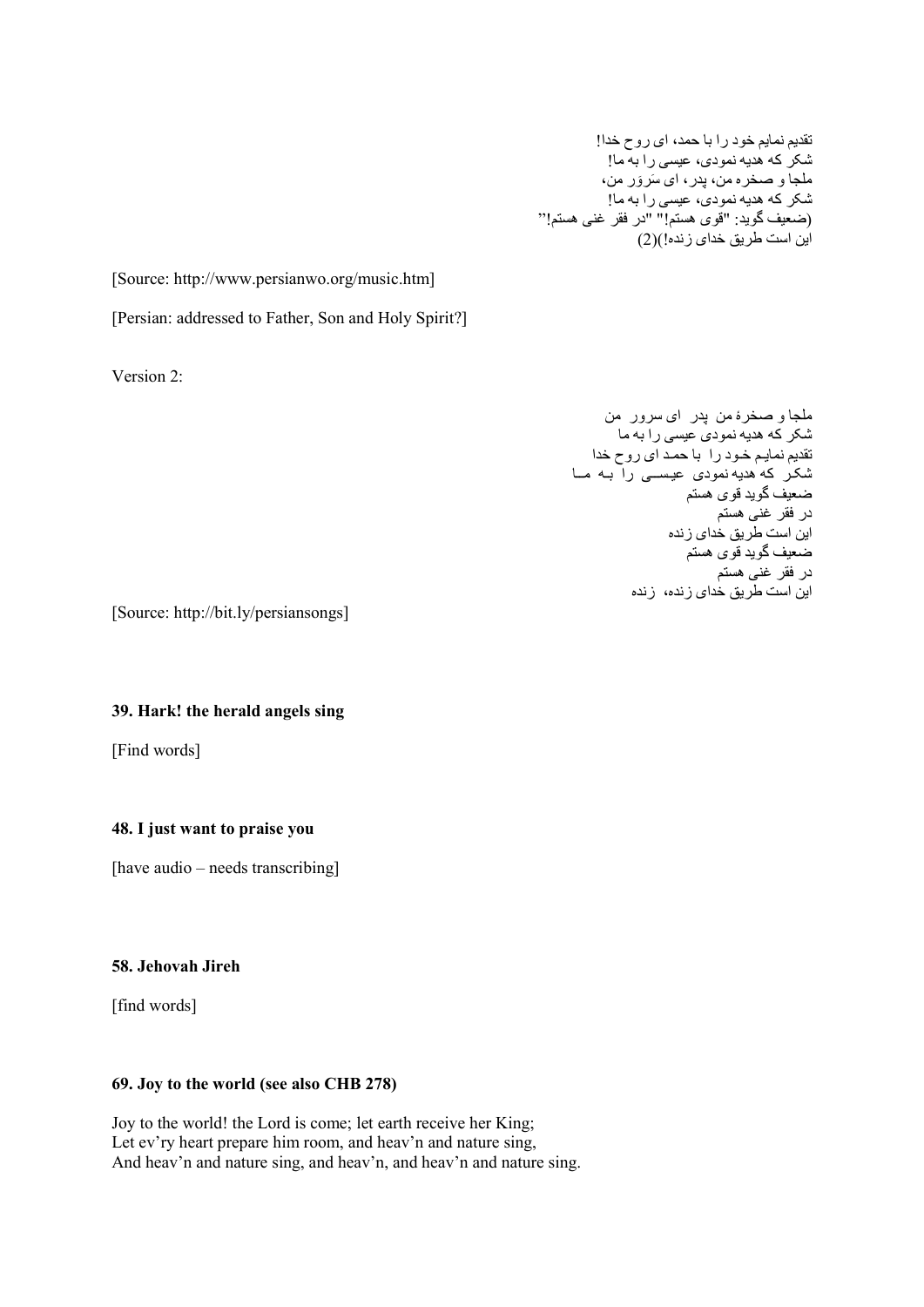Joy to the earth! the Lord shall reign: your sweetest songs employ; while fields and floods, rocks, hills, and plains repeat the sounding joy, repeat the sounding joy, repeat, repeat the sounding joy.

He'll rule the world with truth and grace, and makes the nations prove the glories of his righteousness, the wonders of his love, the wonders of his love, the wonders, wonders of his love.

> هل تا جهان شادان شود، ربّش سلطان شود منزلگهش قلب بشر، َعرش سرايان شود عــُرش سرايان شود، عــــــُرش سرايان شود

برخاکيان مژده دهيد، منجی رحمان بود طوفان و بحر و کوه و دشت، همی شادان بود همی شادان بود، همــــــــــی شادان بود

نظم جهان از او بود، هم او رحمان بود خلقش ثنا خوان کاين همه، عدل از سبحان بود عدل از سبحان بود، عــــــدل از سبحان بود

[Source: http://www.persianwo.org/music.htm]

[Originally 4 verses – see CHB 278]

## 70. Jubilate, everybody

[Find words]

# 89. O Lord my God (see also CHB 110)

O Lord my God, when I in awesome wonder consider all the works thy hand hath made, I see the stars, I hear the mighty thunder, thy pow'r throughout the universe displayed. Then sings my soul, my Saviour God, to thee, how great thou art! How great thou art! (x 2)

When through the woods and forest glades I wander and hear the birds sing sweetly in the trees; when I look down from lofty mountain grandeur, and hear the brook, and feel the gentle breeze. Then sings my soul, my Saviour God, to thee, how great thou art! How great thou art! (x 2)

And when I think that God his Son not sparing, sent him to die  $-$ I scare can take it in, that on the cross my burden gladly bearing, he bled and died to take away my sin: Then sings my soul, my Saviour God, to thee, how great thou art! How great thou art! (x 2)

When Christ shall come with shout of acclamation and take me home – what joy shall fill my heart! Then shall I bow in humble adoration and there proclaim, my God, how great thou art! Then sings my soul, my Saviour God, to thee, how great thou art! How great thou art! (x 2)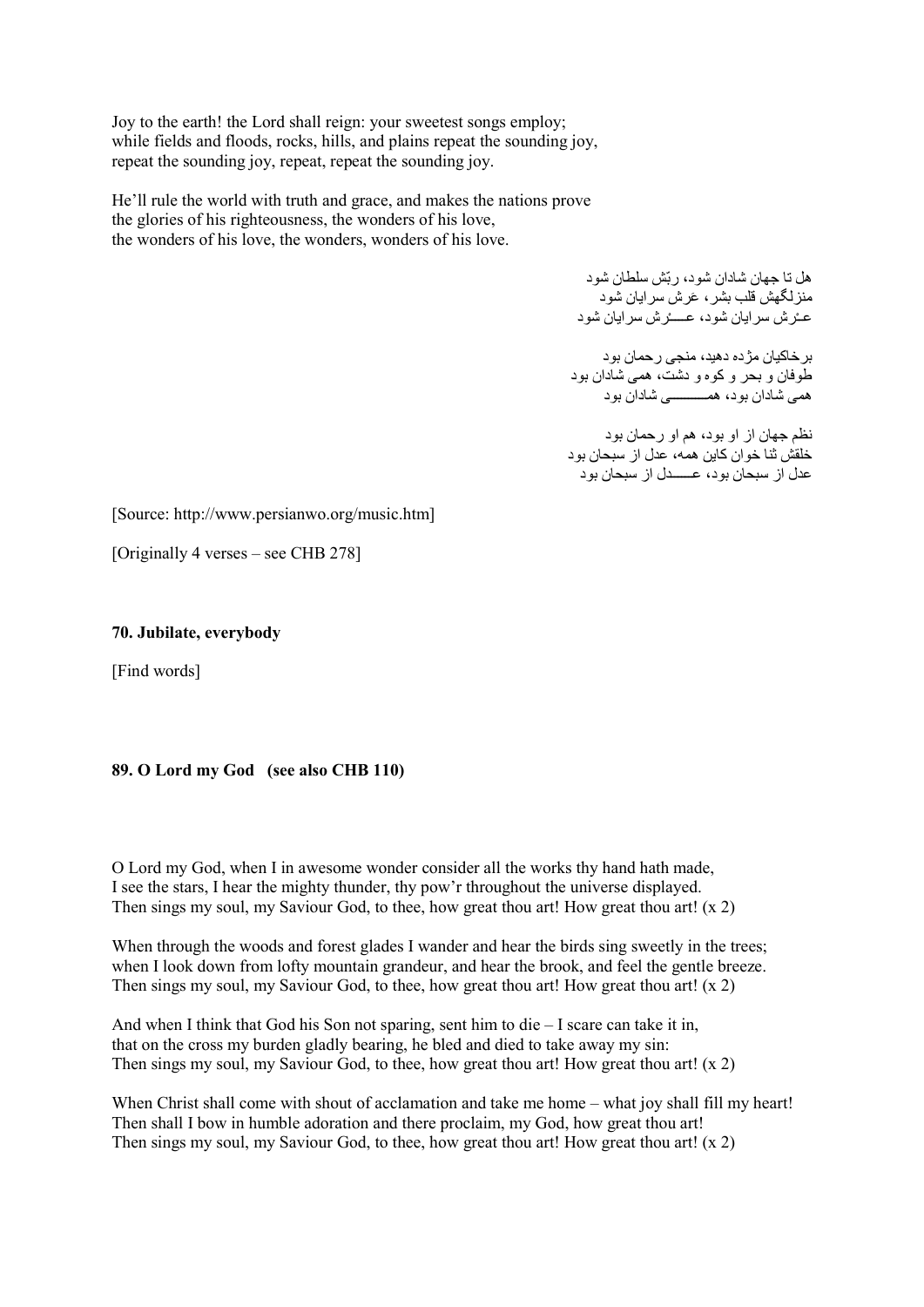Version 1:

خدايا چون با حيرت خيره شوم، بر اين عالم که تو خود ساخته ای در اختران عظيم و رعد و برق، قدرت خود نمايان کرده ای آنگه ز جان و دل ميسرايم، چه عظيمی، چه عظيم (2) ی

چو بينم درختان سبز و خرم، نوای بلبل آيد بگوشم از فراز کوه بينم دشت و چمن، هان صدای نهر، نسيم وطن آنگه ز جان و دل ميسرايم، چه عظيمی، چه عظيم (2) ی

چو فکر کنم خدا فرزند خويش، دريغ نداشت از آن مرگ پريش که بر صليب بهر من فدا گرديد، بار گناهان ز دوشم غلطيد آنگه ز جان و دل ميسرايم، چه عظيمی، چه عظيم (2) ی

چون مسيح آيد با صدای شيپور، سوی سما شوم زين جهان دور بپايش افتم با سپاس و درود، ز سر گيرم آنگه همين سرود آنگه ز جان و دل ميسرايم، چه عظيمی، چه عظيم (2) ی

[Source: http://www.persianwo.org/music.htm]

Version 2 (only slightly different to Version 1):

```
خدايا چون با حيرت خيره شوم
  براين عالم که توخود ساختهای 
  دراختران عظيم و رعد و برق
   قدرت خود نمايان کــــرده ای
      آنگه زجان ودل می سرايم
      چه عظيمی، چه عظيمی !
                            ٢
     چو بينم درختان سبز و خرم
        نوای بلبل آيد به گوشــــم
   دَمن از فراز کوه بينم دشت و
    صدای نهر؛ نسيم وطن هان،
      سطان کې<br>آنگه زجان ودل مي سرايع
       چه عظيمی، چه عظيمی !
                            ٢
چو فکر کنم خداوند فرزند خويش
 .<br>دريغ نداشت از آن مرگ پريش
  که برصليب بهر من فدا گردي د 
 بار گــــناهان زدوشم غلطــــــي د
      آنگه زجان ودل می سرايم
      چه عظيمی، چه عظيمی !
                            ٢
  چون مسيح آيد با صدای شيپور
  سوی سما شوم زين جهان دور
   به پايش افتم با سپاس و درود 
  ز سر گيرم آنگه همين ســـرود
      ر<br>آنگه زجان ودل می سرايم
       چه عظيمی، چه عظيمی !
                            ٢
```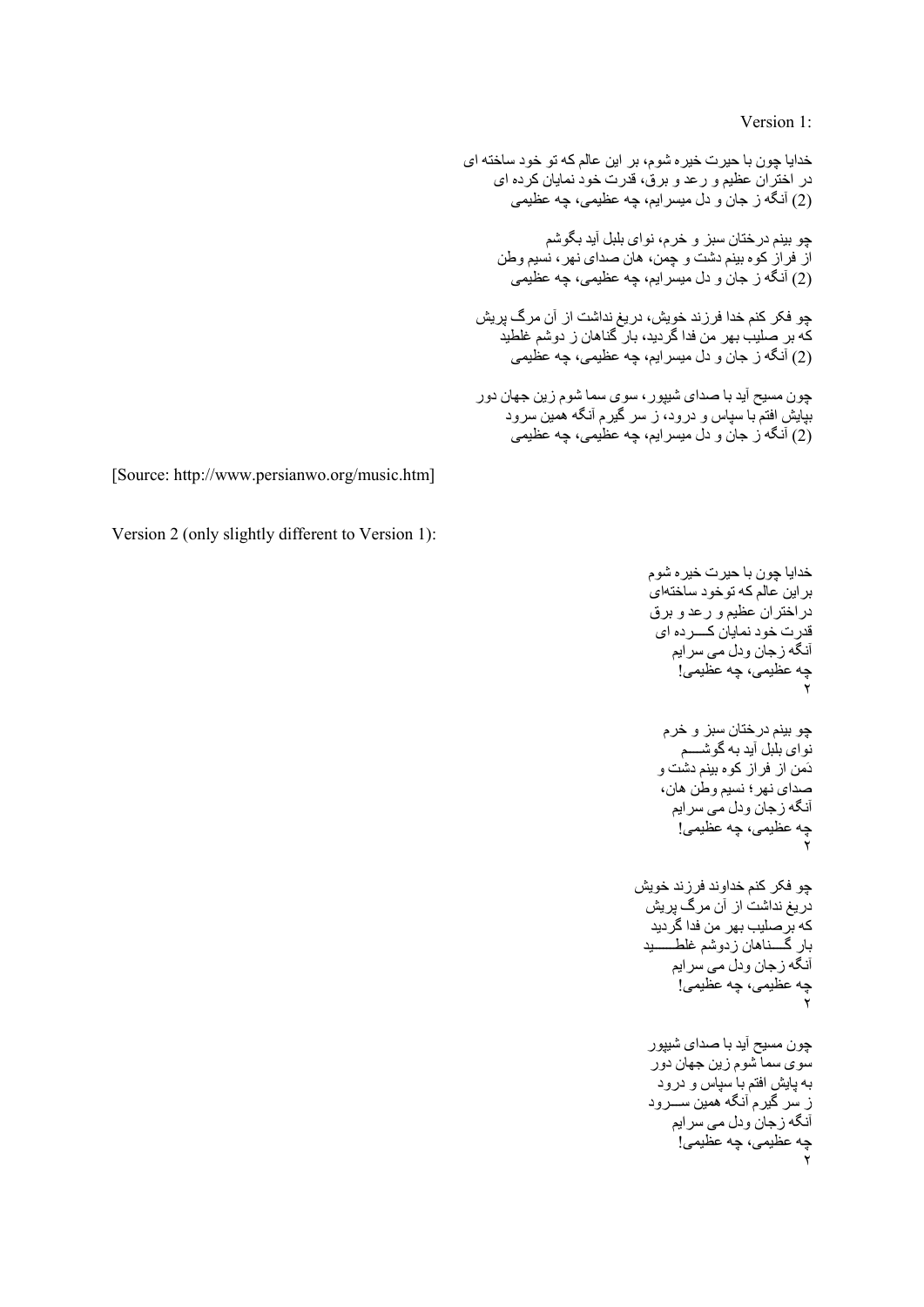## 97. Silent Night

Silent night, holy night, all is calm, all is bright. round the virgin and child. Holy infant, so gentle and mild, sleep in heavenly peace, sleep in heavenly peace.

Silent night, holy night! Shepherds quake at the sight, glory streams from heaven afar, heavenly hosts sing, "Alleluia, Christ the Savior is born, Christ the Savior is born!

Silent night, holy night! Son of God, earth's new light. Glory to our redeemer and King, peace to all and God's blessing he'll bring, When he comes to reign, when he comes to reign!

> امشب چه فرخنده شبی! قدوس و رخشنده شبی ! طفلی به پيش مادری، خفته است اندر آخوری . مهر و وفا از اوست ! صلح و صفا از اوست !

 امشب چه فرخنده شبی! قدوس و رخشنده شبی ! ديده شبانان اين زمان، فوج ملک آوازه خوان، خدا ر ا جلال باد! اينک عيد ميلاد!

 امشب چه فرخنده شبی! قدوس و رخشنده شبی ! آورده ای با خود کنون، فيض و خوشی از حد فزون . .<br>جاويد و پاينده! باشي رهاننده!

[Source: http://www.persianwo.org/music.htm]

## 121. What a friend we have in Jesus

What a friend we have in Jesus, all our sins and griefs to bear! What a privilege to carry ev'rything to God in prayer. O what peace we often forfeit, O what needless pain we bear! all because we do not carry ev'rything to God in prayer.

Have we trials and temptations? Is there trouble anywhere? We should never be discouraged: take it to the Lord in prayer! Can we find a friend so faithful who will all our sorrows share? Jesus knows our every weakness - take it to the Lord in prayer!

Are we weak and heavy-laden, cumbered with a load of care? Jesus only is our refuge; take it to the Lord in prayer. Do your friends despise, forsake you? Take it to the Lord in prayer! In his arms he'll take and shield you; you will find a solace there.

> هان چه دوست است ما را عيسی که برده رنجهای ما بايد که طلب نماييم هر چيز از حق در دعا چه رنج و غمهای زياد هجوم آورده بر ما از آن رو که نمی خواهيم هر چيز از حق در دعا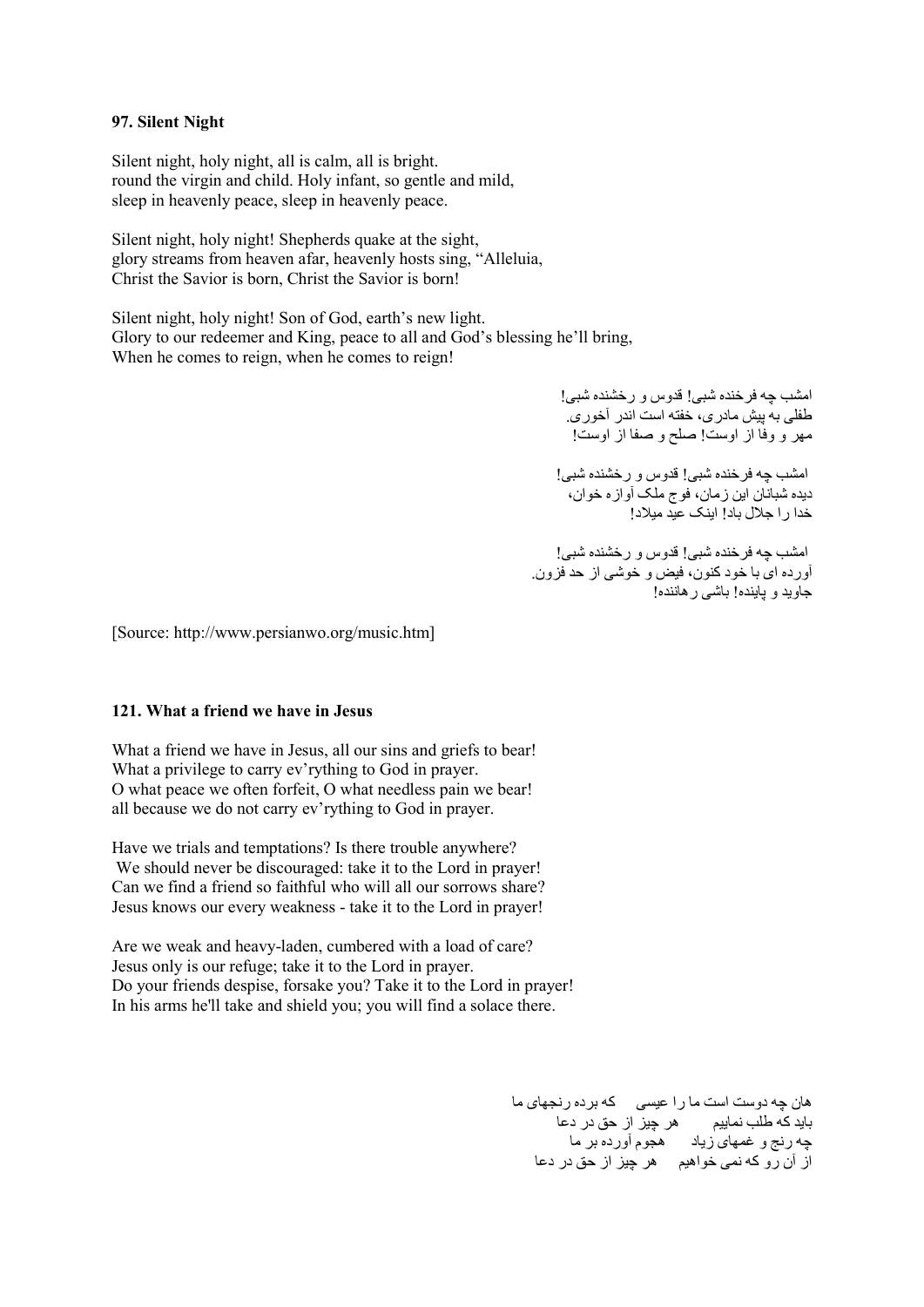اگر تجربيات داريم اگر زحمت در هر جا جمله نزدش در دعا ما را چه دلتنگی، بريم تا بر دارد غم ما آيا کسی باشد چو او آريم نزدش در دعا عيسی بداند ضعف ما خسته ضعيفيم جملگی در زير بار فکرها عيسی پناه ما بود آريم نزدش در دعا جواب ارچه تأخير شود اصرار می کن در دعا در ظل رافت او ما يابيم همی آرام را

[Source: http://bit.ly/persiansongs]

## 122. When I look into your holiness

[find words]

## 127. You are my hiding place

You are my hiding place, you always fill my heart with songs of deliverance whenever I am afraid. I will trust in you, I will trust in you; let the weak say I am strong in the strength of my God.

Version 1:

پناهگاهم تويی ، همواره قلبم را با مهرت پر می سازی؛ هرگاه ترسان شوم، .تکيه ام بر توست، تکيه ام بر توست .در ضعفهايم می گويم، قوتم خداوند است

(بعد از دوبار خواندن سرود در آخر خوانده شود) (تکيه ام بر توست)

Version 2:

```
پناهگاهم تويی ،
همواره قلبم را پر ساز؛ با مهر بی حد، هرگاه ترسان شوم، 
                     .تکيه ام بر توست، تکيه ام بر توست
                .<br>در ضعفهايم مي گويم، قوتم خداوند است
```
[Source: http://www.persianwo.org/music.htm]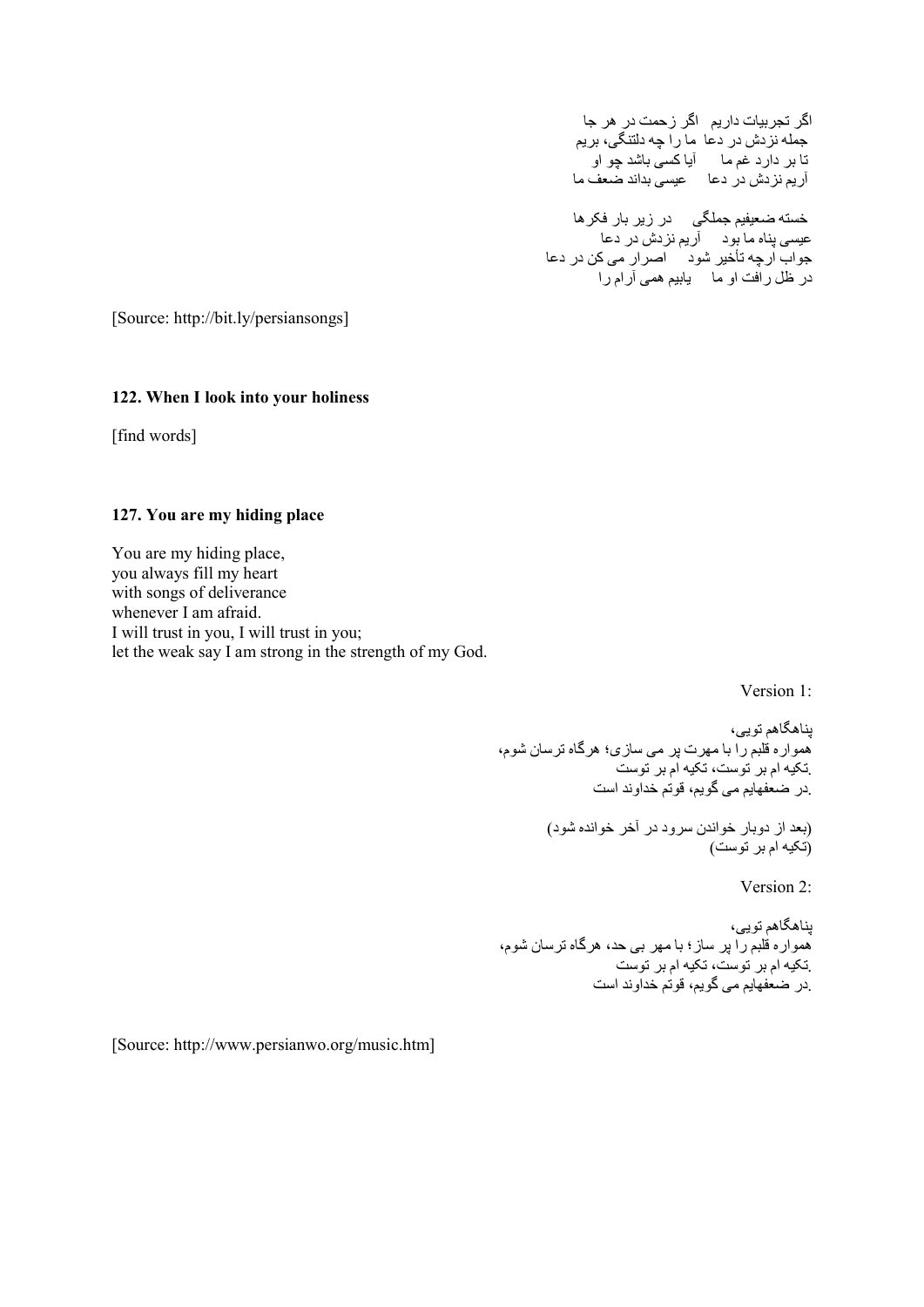### 128. You are the vine

You are the vine, we are the branches, Keep us abiding in you  $(x 2)$ Then we'll grow in your love, then we'll go in your name that the world will surely know that you have power to heal and to save. You are the vine, we are the branches, Keep us abiding in you  $(x 2)$ 

> تو تاک هستی . . . ما . . . شاخه های تو ما را در خود نگهدار . . . عطا فرما تا ميوه آوريم و آن ميوه بماند ميرويم . . . در نام تو . . . می رويم . . . با محبت تا جهان . . . بداند . . . که قدرت، نجات، شفا از آن توست تو تاک هستی . . . ما . . . شاخه های تو ما را در خود نگهدار . . . عطا فرما تا ميوه آوريم و آن ميوه بماند

[Source: http://www.persianwo.org/music.htm]

Tune slightly different from English Audio with Persian and romanized Persian subtitles https://www.youtube.com/watch?v=ZtOG95KHOuo

## 132. All I once held dear

All I once held dear, built my life upon, all this world reveres and wars to own, all I once thought gain I have counted loss spent and worthless now compared to this

Knowing you, Jesus, knowing you, there is no greater thing. You're my all, you're the best, you're my joy, my righteousness, and I love you, Lord.

Now my heart's desire is to know you more, to be found in you and known as yours. To possess by faith what I could not earn, all-surpassing gift of righteousness.

Knowing you, Jesus, knowing you, there is no greater thing. You're my all, you're the best, you're my joy, my righteousness, and I love you, Lord.

Oh, to know the pow'r of your risen life and to know you in your sufferings. To become like you in your death, my Lord, so with you to live and never die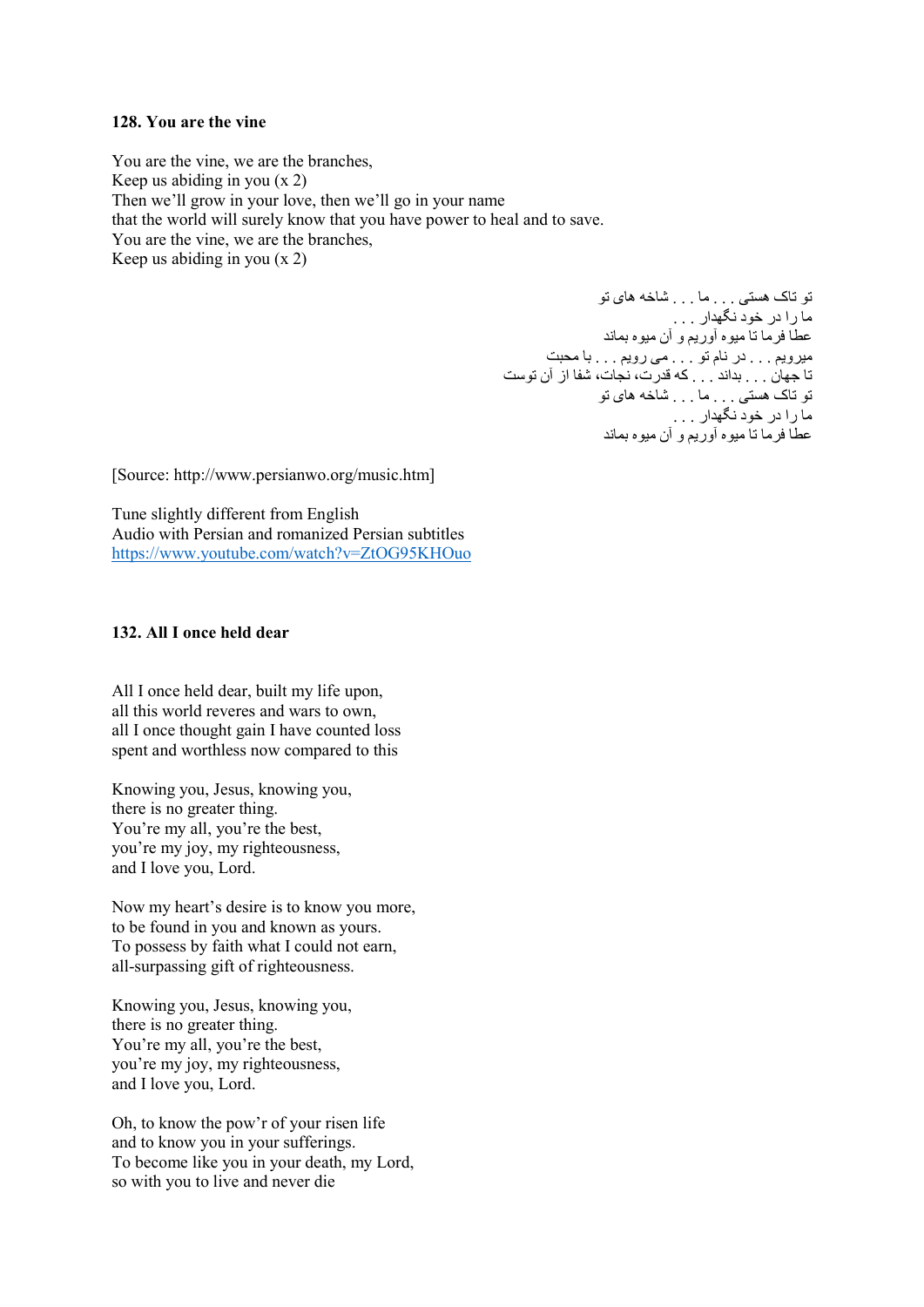Knowing you, Jesus, knowing you, there is no greater thing. You're my all, you're the best, you're my joy, my righteousness, and I love you, Lord.

> آنچه را روزی فخر میپنداشتم، آن را چون گنجی میانباشتم درقياس با تو جمله شد ويران، سود من بهرم، بشد زيان

خواست من عيسی، منجیام تنها شناخت تو ا ست سرورم، شاديم، عدل من أزاديم، تويی محبوبم

اشتياق من در شناخت تو ا ست، عدل من تنها ايمان بر تو است درتو ماندن و معرفت تو در تو يافت شدن، تنها در تو

خواست من عيسی، منجیام تنها شناخت تو ا ست سرورم، شاديم، عدل من أزاديم، تويی محبوبم

در موتت عيسی، شبيهات گردم در رنجت عيسی، شريک گردم شناسم قوت قيام تو، بر خيز م ز مر گ، به فيض تو

خواست من عيسی، منجیام تنها شناخت تو ا ست سرورم، شاديم، عدل من آزاديم، تويی محبوبم

[Source: http://bit.ly/persiansongs]

# 134. Amazing grace

Amazing grace, how sweet the sound that saved a wretch like me; I once was lost but now I'm found, was blind but now I see.

'Twas grace that taught my heart to fear and grace my fears relieved; how precious did that grace appear, the hour I first believed.

Through many dangers, toils and snares, we have already gone, 'twas grace that brought us safe thus far, and grace will lead us on.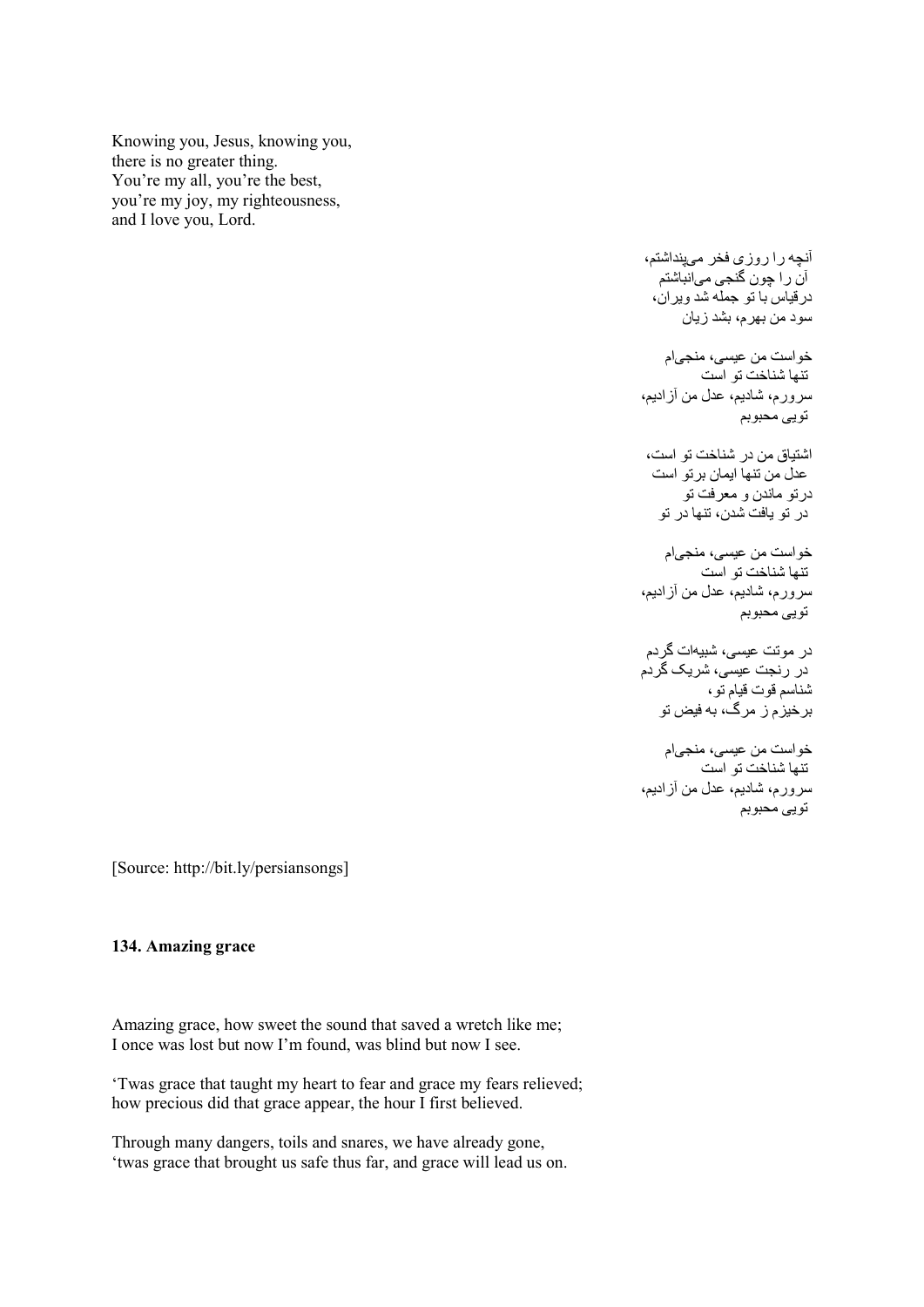When we have reached the thousand years, the shining as the sun, We then shall see yet still more grace than when we first began.

Amazing grace, how sweet the sound that saved a wretch like me; I once was lost but now I'm found, was blind but now I see.

> فيض عظيم مسـيحا نجـات داده مــرا سرگردان و کوری بودم؛ اکنون بينم او را فيض خدا رهايم کرد ز هر ترس و گناه ظـاهر بنـمود در مسيحا محبت خود را فيـض خدا در ايــن دنيــا هدايتم کند پاکم سازد ز هر خطا؛ روحم شادان شود جان فيض خدا در آسمان تابد بر روح و سرود و حمدش سرايم، اين فيض بيکران

> فيض عظيم مسـيحا نجـات داده مــرا سرگردان و کوری بودم؛ اکنون بينم او را

[Source: http://bit.ly/persiansongs]

## 142. Be still, my soul

[find words]

#### 148. Blessing and honour

Blessing and honour, glory and power be unto the Ancient of Days; from every nation, all of creation bow before the Ancient of Days.

Ev'ry tongue in heaven and earth shall declare your glory, ev'ry knee shall bow at your throne in worship; you will be exalted, O God, and your kingdom shall not pass away, O Ancient of Days.

Your kingdom shall reign over all the earth: sing unto the Ancient of Days. none can compare to your matchless worth: sing unto the Ancient of Days.

> جـلال و قـوت، عــزت و حــرمت بـر نـام قديمالايام تــمام قومــها، همه زبانـها ستايند قديمالايام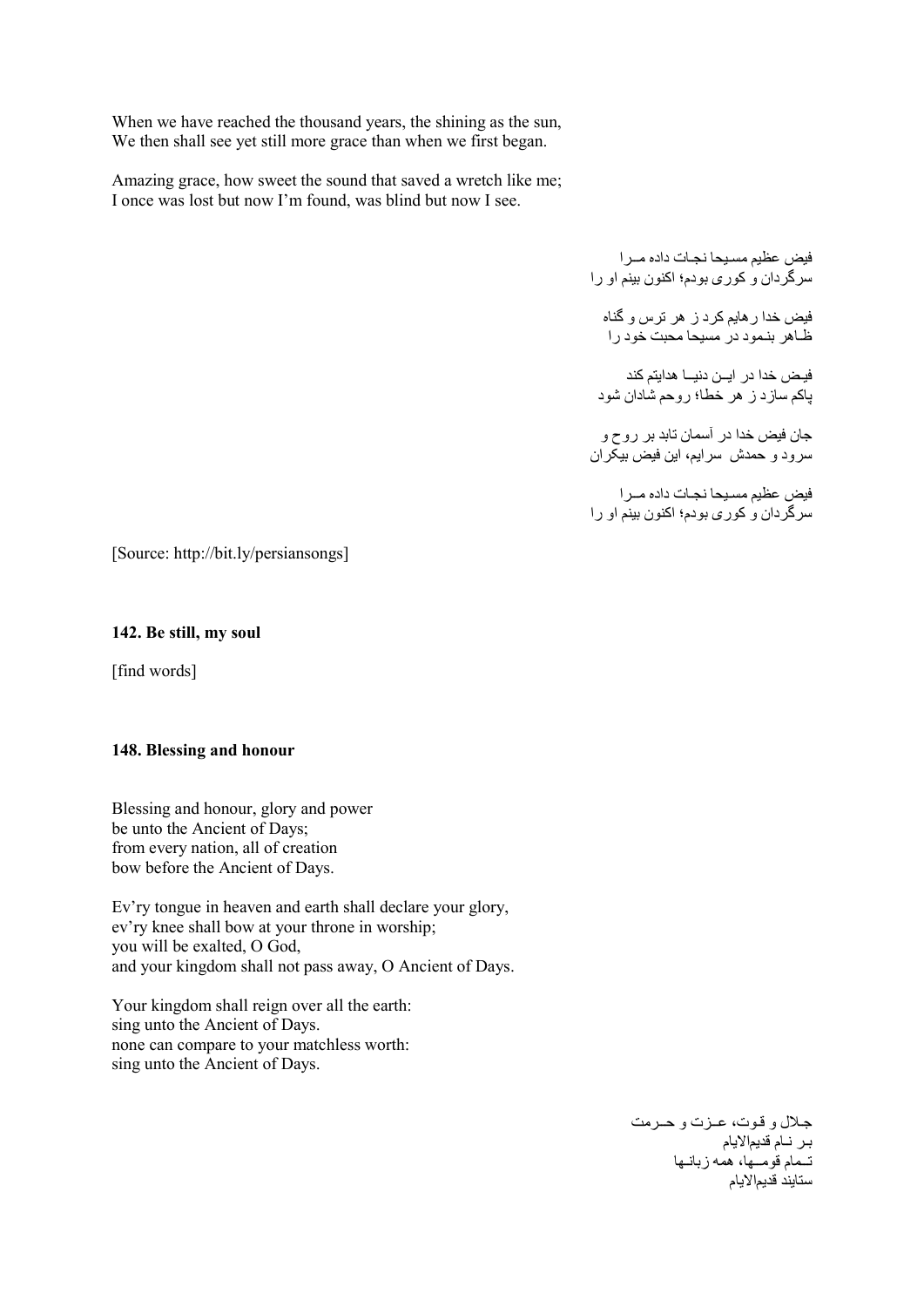از شکوه نامت آسمان و زمين گويند، هر زانـويی خـم میگردد، در نـزدت نام تو ستوده گردد، و ملکوت تو زايل نشود، قديمالايام

مــلکوت تـــو بــرقــرار گــردد سرائيد، قديم الايام هيچکس جز تو سزاوار حمد نيست ستائيد، قديم الايام

[Source: http://bit.ly/persiansongs]

168. God is good

God is good, we sing and shout it, God is good, we celebrate. God is good, no more we doubt it, God is good, we know it's true. And when I think of his love for me, my heart fills with praise and I feel like dancing. For in his heart there is room for me and I run with arms open'd wide.

> خدا نيکوست، با شادی سراييم خدا نيکوست، حمدش گوييم خدا نيکوست، شکی نداريم خدا نيکوست، يقين داريم چون بياد آرم محبتش قلبم حمد گويد، از شادی می رقصم چون در قلبش بهرم جايی است سويش روم با اشتياق

[Source: http://www.persianwo.org/music.htm]

# 172. He is Lord

He is Lord, he is Lord he is risen from the dead, and he is Lord. ev'ry knee shall bow, ev'ry tongue confess that Jesus Christ is Lord.

> او خداست، او خداست ! از مردگان برخاسته، او خداست ! هر زانويی خم شود، هر زبانی بگويد ! عيسی خداوند است .

[Source: http://www.persianwo.org/music.htm]

[Persian: He is God?]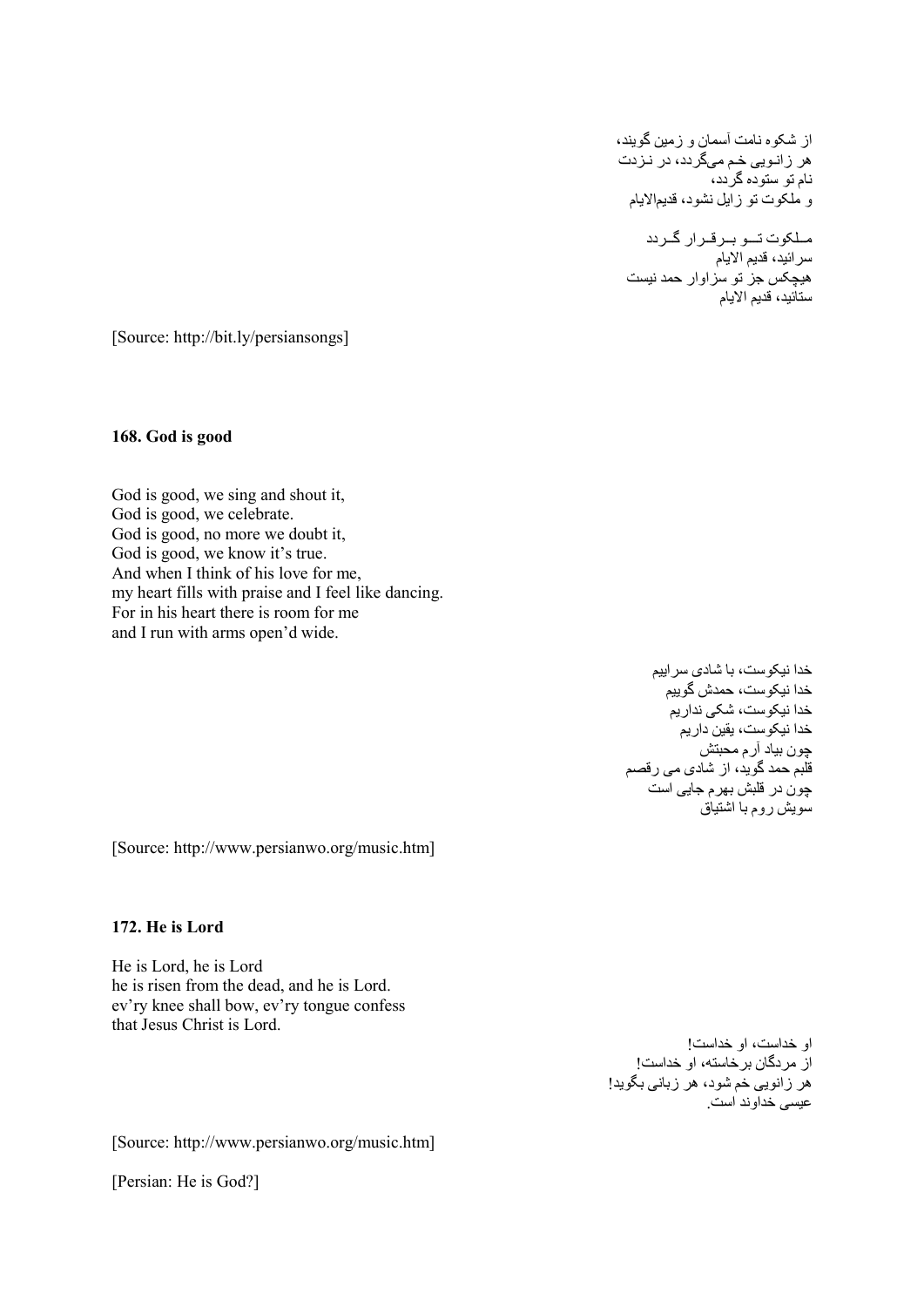## 174. Here is love

Here is love vast as the ocean, lovingkindness as the flood. When the Prince of Life, our ransom, shed for us his precious blood. Who his love will not remember? Who can cease to sing his praise? He can never be forgotten throughout heav'n's eternal days.

On the mount of crucifixion fountains opened deep and wide; through the floodgates of God's mercy flowed a vast and gracious tide. Grace and love, like mighty rivers poured incessant from above, and heav'n's peace and perfect justice kissed a guilty world in love.

> فدا کاری چه فيض و چه محبت و لطفی بود خون گَران بهايش مسلم بهر ما بريخت نامش را بستايي م تا ابد سراييم او را کامل و پر از فيض بود  $\vec{z}$  چون کارش بر روی صليب

> > بود سد ها در هم شکستند چون او بر روی صلي ب جهان و سيل لطف و کرمش جاری گشت بهر نامش را بستاييم ً تا ابد سراييم او را کامل و پر از فيض بود چون کارش بر روی صلي ب

[Source: http://bit.ly/persiansongs]

#### 179. How lovely on the mountains

[find words]

## 191. I will call upon the Lord

[find words]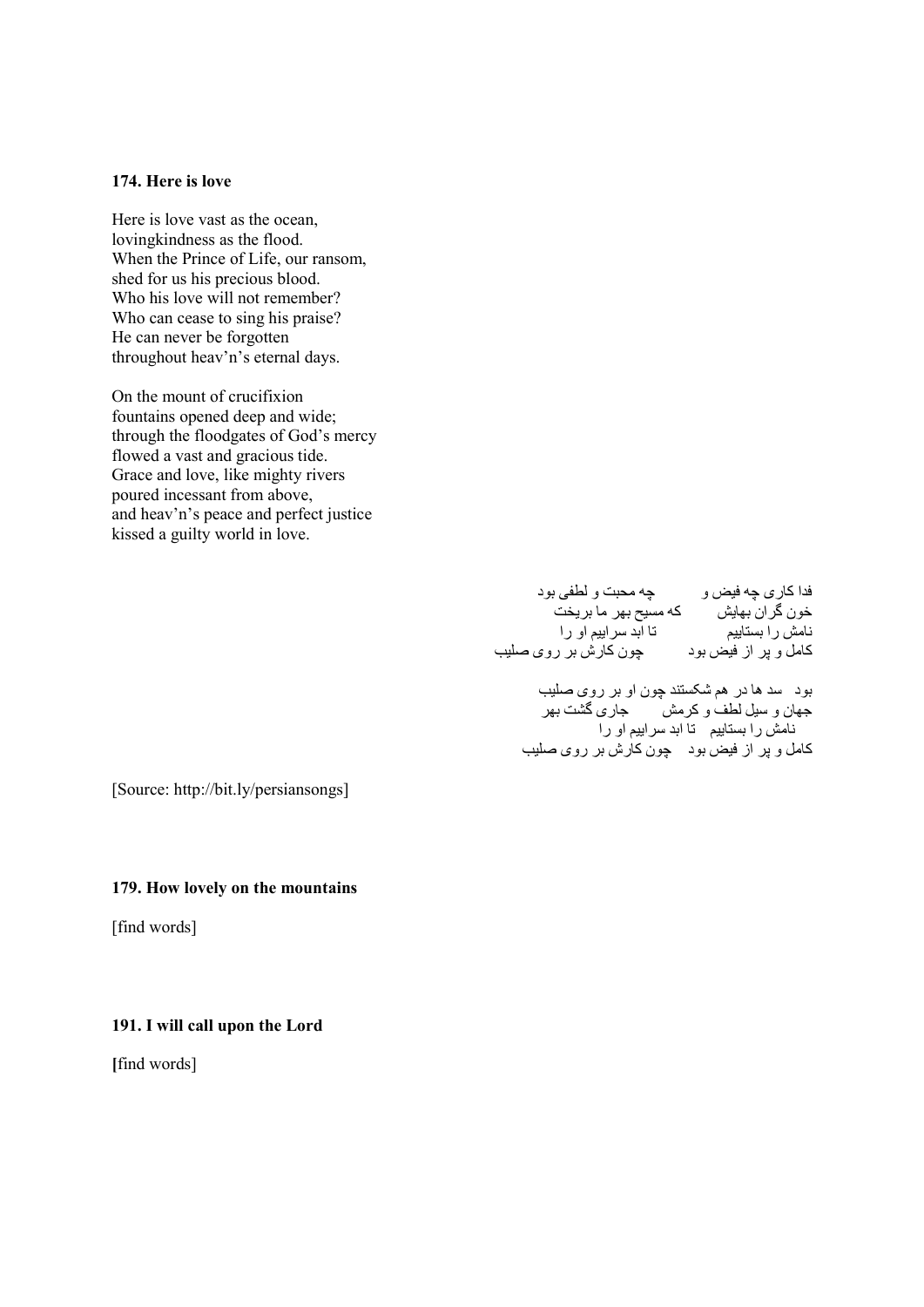## 192. I will enter his gates

I will enter his gates with thanksgiving in my heart, I will enter his courts with praise, I will say this is the day that the Lord has made, I will rejoice for he has made me glad. He has made glad, he has made me glad, I will rejoice for he has made me glad. He has made me glad, he has made me glad, I will rejoice for he had made me glad.

> Version 1: ای تمامی زمين خداوند را، آواز شادمانی دهيد خداوند را با شادی عبادت نماييد، به حضورش با ترنم آييد خداوند نيکوست خداوند نيکوست، رحمت او تا ابدالآباد (2 )

به دروازه های او با حمد بياييد، به صحنهای او با تسبيح او را حمد گوييد و متبارک خوانيد، زيرا که خداوند ما نيکوست خداوند نيکوست خداوند نيکوست، رحمت او تا ابدالآباد (2 )

> Version 2: به درگاه خداوند با شادمانی می آيم بحضورش با حمد می آيم در اين روز خداوند را ستايش خواهم نمود قلبم شاد است، چون مسرورم کرده مسرورم کرده (2 ) قلبم شاد است، چون مسرورم کرده مسرورم کرده (2 ) قلبم شاد است، چون مسرورم کرده

[Source: http://www.persianwo.org/music.htm]

## 205. Jesus, name above all names

Jesus, name above all names, beautiful Saviour, glorious Lord; Emmanuel, God is with us, blessed Redeemer, living word.

> عيسی، نامت چه زيباست . منجی عزيز، رب جلال . عمانوئيل، خدا با ما . ناجی رحيم، رب قدير .

[Source: http://www.persianwo.org/music.htm]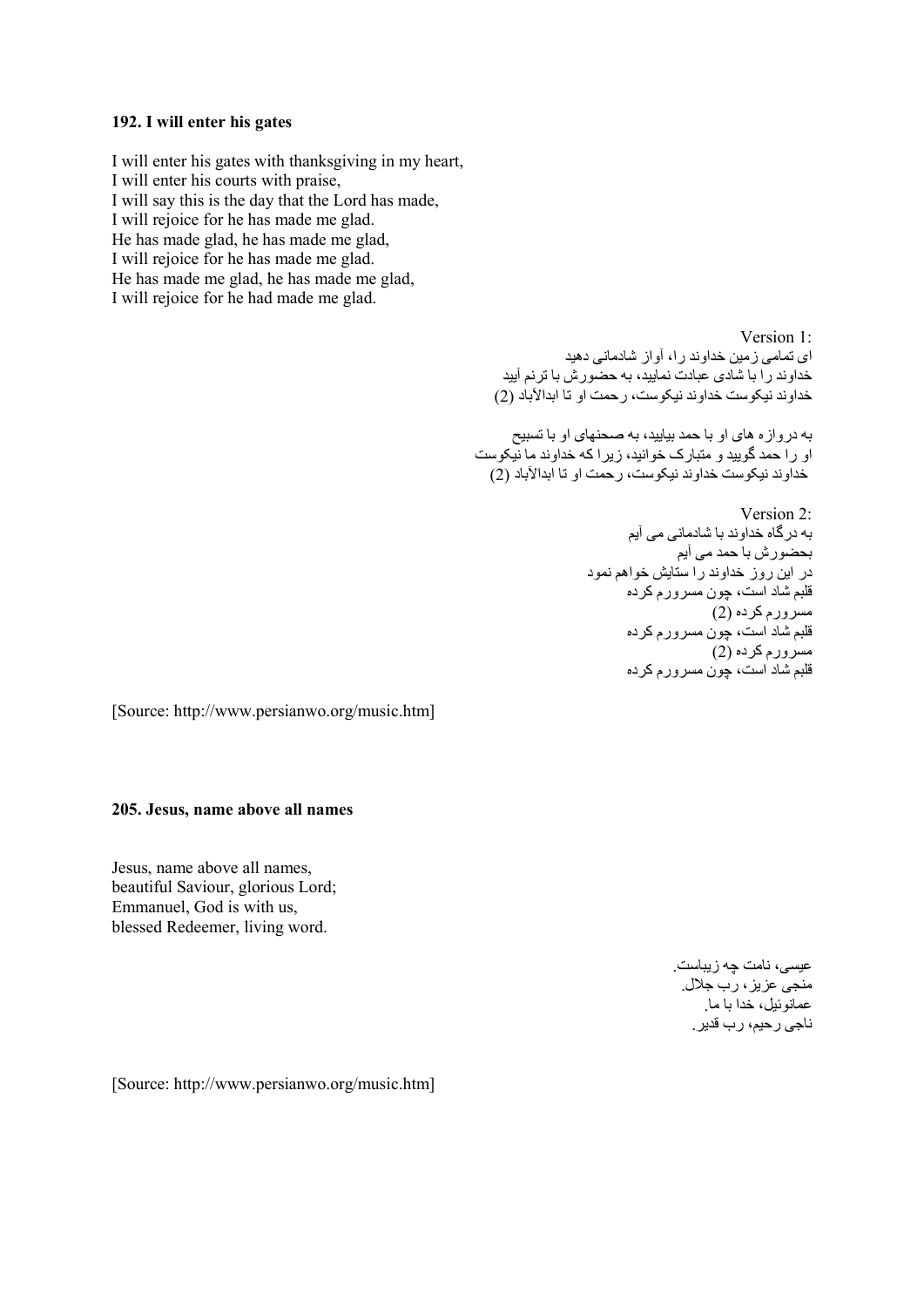### 225. Majesty, worship his majesty

Majesty, worship his majesty, unto Jesus be glory, honour and praise. Majesty, kingdom authority flows from throne unto his own, his anthem raise. So exalt, lift up on high the name of Jesus; magnify, come glorify Christ Jesus the King. Majesty, worship his majesty, Jesus who died, now glorified, King of all kings.

> . . . عظيم است . . . عيسی را ستاييد از آن اوست قدرت و جلال و اکرام . . . عظيم است . . . سلطنت و قدرت از تخت او جاريست رحمت بر مومنان تمجيد کن بر بيفراز اسم عظيمش . . . تجليل کن سجده نما مسيح عيسی را عظيم است . . . او را بسراييد (2) عيسی که مرد و قيام کرد شاه شاهان

[Source: http://www.persianwo.org/music.htm]

## 232. My Jesus, my saviour

My Jesus, my savior, Lord, there is nine like you. All of my days, I want to praise the wonders of your mighty love. My comfort, my shelter, tower of refuge and strength, let every breath, all that I am, never cease to worship you

Shout to the Lord, all the earth, let us sing power and majesty, praise to the king. Mountains bow down and the seas will roar at the sound of your name, I sing for joy at the work of your hands. Forever I'll love you, forever I'll stand. Nothing compares to the promise I have in you.

> عيسايم، منجيم، کسی مانند تو نيست هر روز خواهم، تو را ستايم شگفتيهای مهرت را آرامم، پناهم، برج امان و توان هر چه دارم، در روح و جانم حمدت گويد بی پايان فرياد آريد سراييد نامش را

```
قدرت، جلال، ستايش خدا را
کوهها لرزند، درياها بغرند، به صدای نام تو
          شادان خوانم وصف اعمالت را
           تا ابد بايستم، دوست دارم تو را
   (3) هيچ چيز قابل نيست عهدی که در تو
                                   دارم
```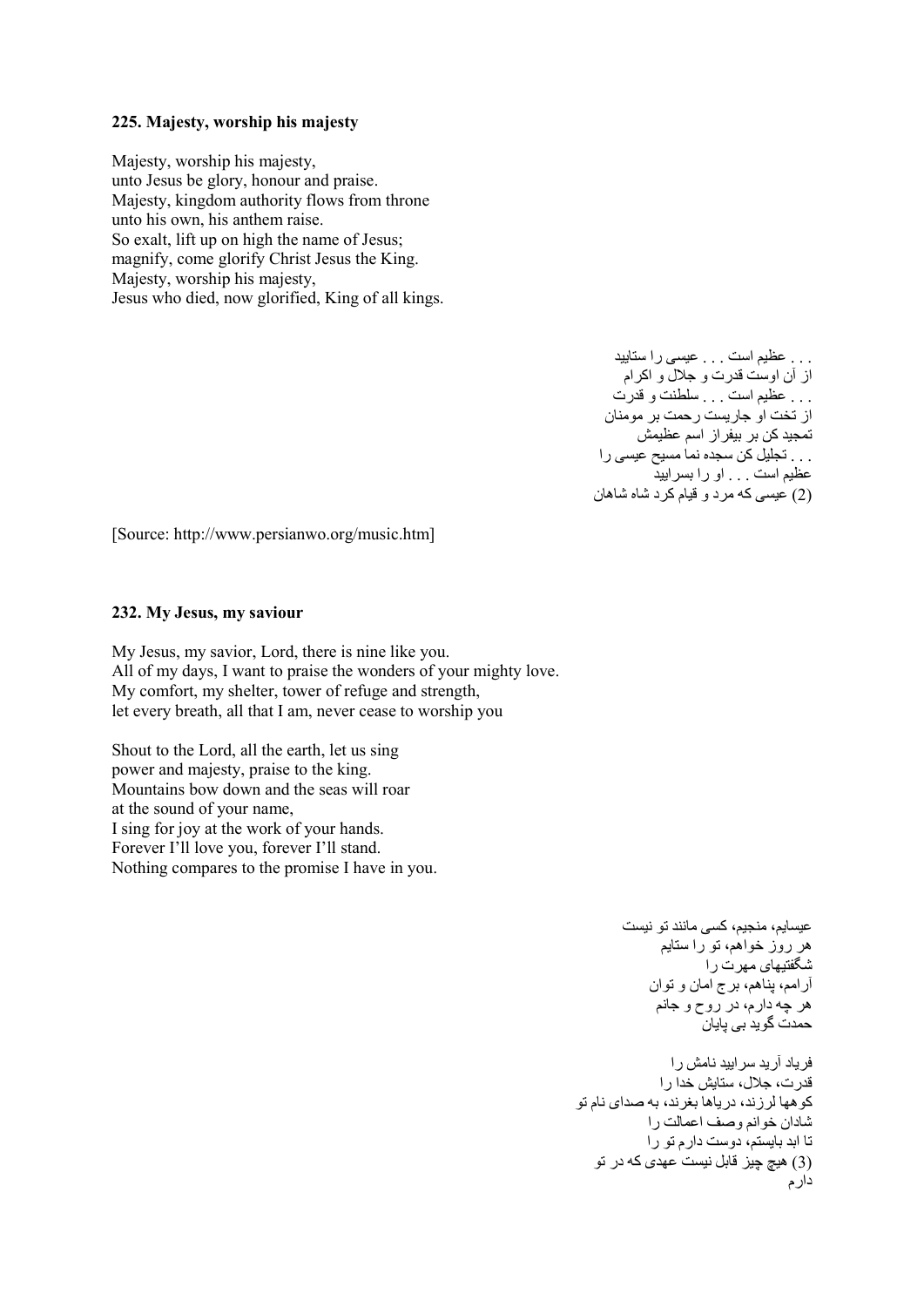[Source: http://www.persianwo.org/music.htm]

[Persian: confusion between God and Jesus?]

## 245. Open our eyes, Lord

Open our eyes, Lord, we want to see Jesus, to reach out and touch him and say that we love him. Open our ears, Lord, and help us to listen. Open our eyes, Lord, we want to see Jesus.

> چشمانم بگشا، عيسی را ببينم به پای او افتم، گويم دوستش دارم گوشهايم بگشا، آوازش بشنوم چشمانم بگشا، عيسی را ببينم

[Source: http://www.persianwo.org/music.htm]

## 251. Seek ye first

Seek ye first the kingdom of God and his righteousness, and all these things shall be added unto you, hallelu', hallelujah!

Ask, and it shall be given unto you; seek and ye shall find, Knock and it shall be opened unto you, hallelu', hallelujah!

I am the way, the truth and the life, that's what Jesus said, No man can come to the Father but by me, hallelu', hallelujah!

> .گر چه انجير شکوفه نياورد، هللو، هللوياه .ميوه در موها يافت نشود، هللو، هللوياه

 .گر حاصل زيتون ضايع گردد، هللو، هللوياه .مزرعه ها آذوقه ندهند، هللو، هللوياه

 .گله ها از آغل منقطع شود، هللو، هللوياه .رمه ها در طويله ها نباشد، هللو، هللوياه

 .ليکن در خداوند شادمان خواهم شد، هللو، هللوياه .در خدای خويش وجد خواهم نمود، هللو، هللوياه

[Source: http://www.persianwo.org/music.htm]

[4 verses instead of 3 – tune slightly different, words completely different from Habakkuk 3:17-18]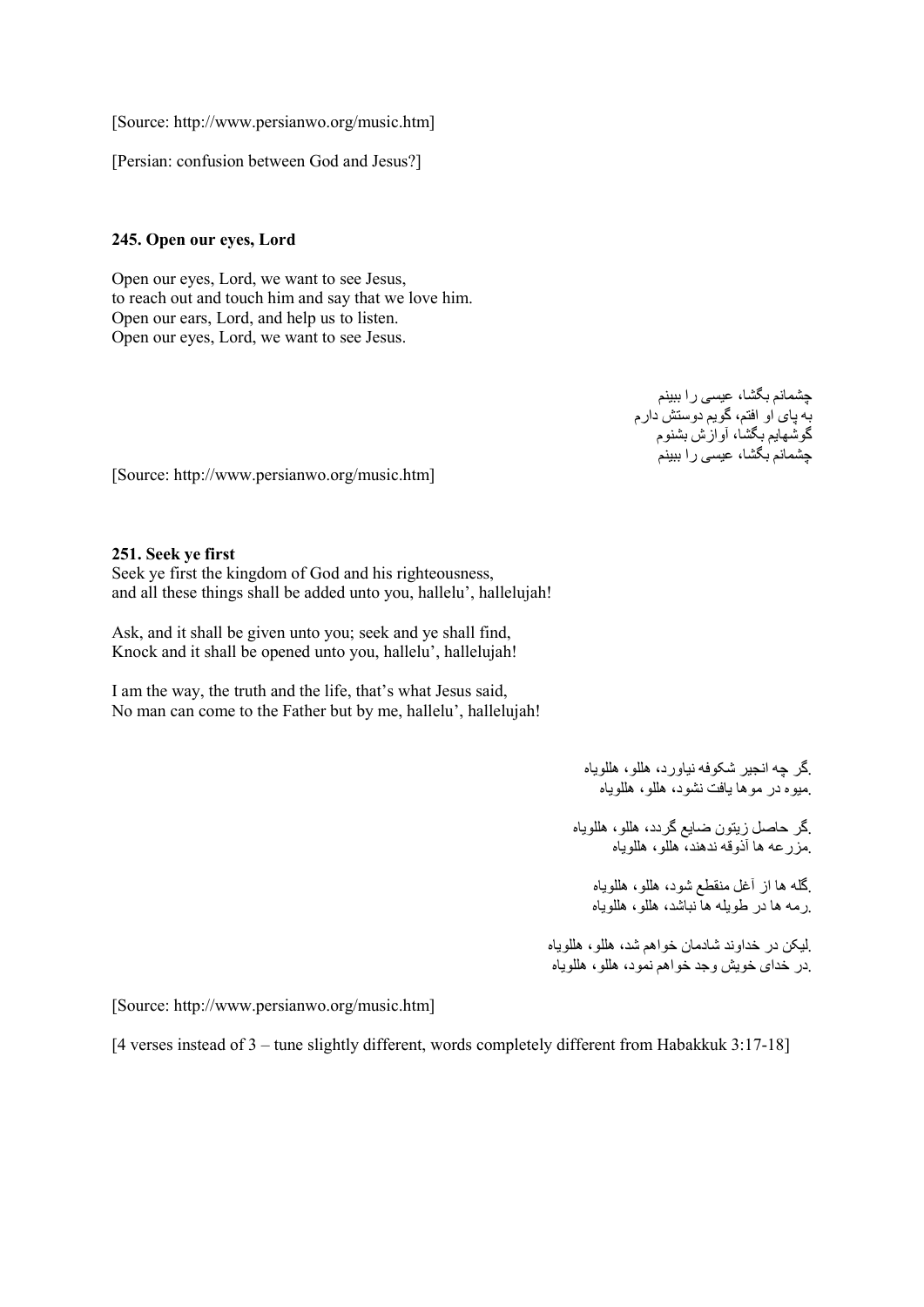[New English words from Habakkuk 3:17-18 to match Persian words]

Though the fig tree does not bloom - Hallelujah! Nor be fruit upon the vines - Hallelu-, hallelujah!

Though the olive bears no fruit - Hallelujah! Nor the fields yield any food - Hallelu-, hallelujah!

Though the fold contains no sheep - Hallelujah! Nor the herd within the stalls - Hallelu-, hallelujah!

Yet will I rejoice in God - Hallelujah! My salvation comes from him. Hallelu-, hallelujah!

# 253. Sing hallelujah to the Lord

[find words]

## 274. This is the day

This is the day, this is the day that the Lord has made, that the Lord has made. We shall rejoice, we shall rejoice and be glad in it, and be glad in it. This is the day that the Lord has made, we shall rejoice and be glad in it. This is the day, this is the day that the Lord has made.

> اينست روزی، اينست روزی که خداوند ساخت، که خداوند ساخت ! شادی کنيم، شادی کنيم، و وجد نماييم، و وجد نماييم ! اينست روزی، که خداوند ساخت ! شادی کنيم و وجد نماييم ! اينست روزی، اينست روزی ، که خداوند ساخت

[Source: http://www.persianwo.org/music.htm]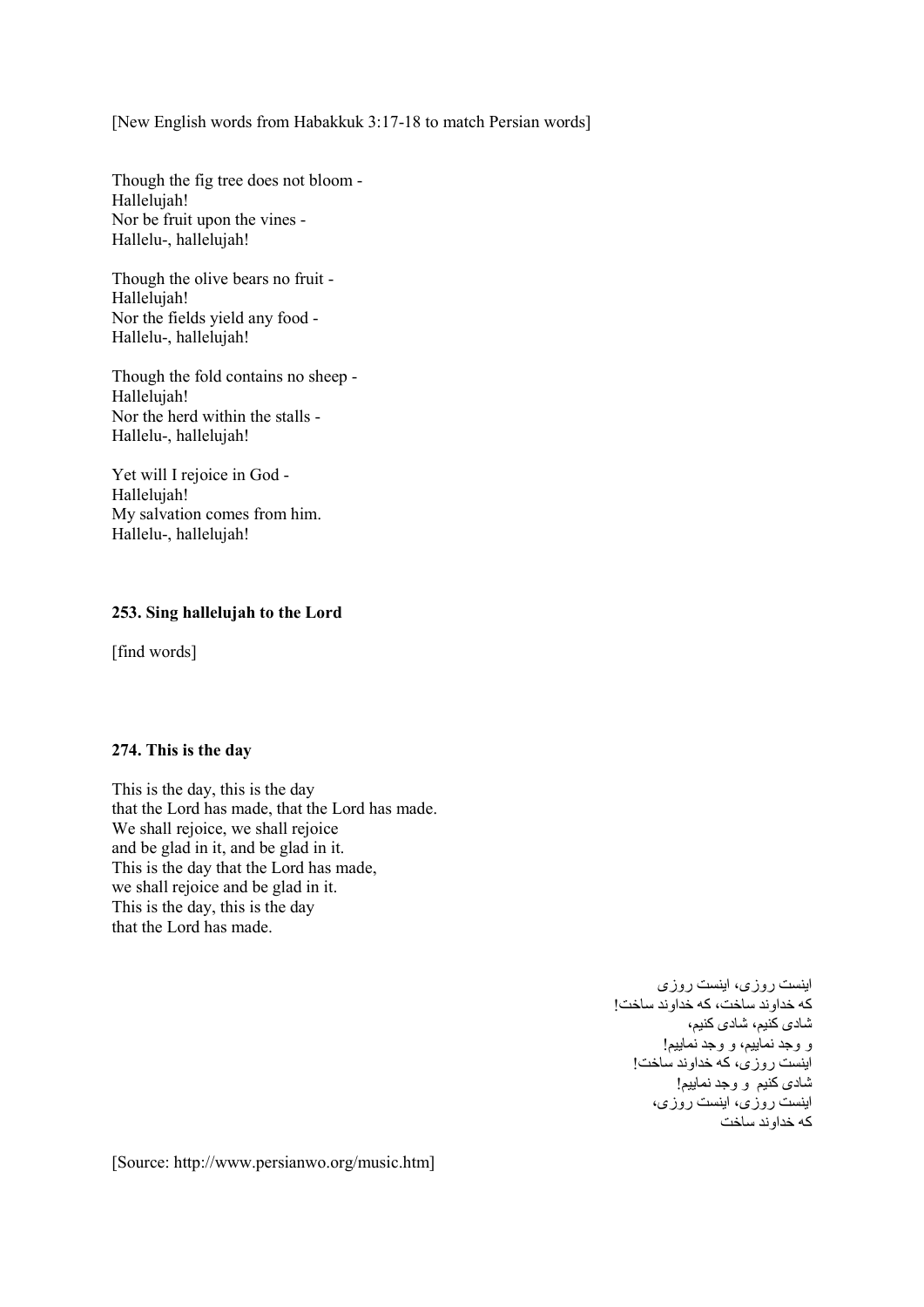# 278. To God be the glory (see also CHB 132)

[find words]

# 290. Were you there when they crucified my Lord?

[find words]

# PRAISE THE LORD 2016

# Bless the Lord, O my soul

```
( متبارک خواند، تار و پود من، نام قدوست را
با سرودی تازه سرايم، حمد منجیام را ) تکرار
```
در صبحی نو و طلوعی تازه سرودی نو بر زبان دارم هر آنچه پيش آيد، تا که شب فرود آي د سرود حمد تو در دل دارم

( متبارک خواند، تار و پود من، نام قدوست را با سرودی تازه سرايم، حمد منجیام را ) تکرار

تو دير خشمی و سراسر احسان و مهرت را چون بياد آرم برای سرودن نيکويیات هزاران علت در دل میي ابم

( متبارک خواند، تار و پود من، نام قدوست را با سرودی تازه سرايم، حمد منجیام را ) تکرار

[Persian omits verse 3 of English] [Source: http://bit.ly/persiansongs]

# Come, now is the time to worship

Come, now is the time to worship, come, now is the time to give your heart come, just as you are to worship come, just as you are before your God come.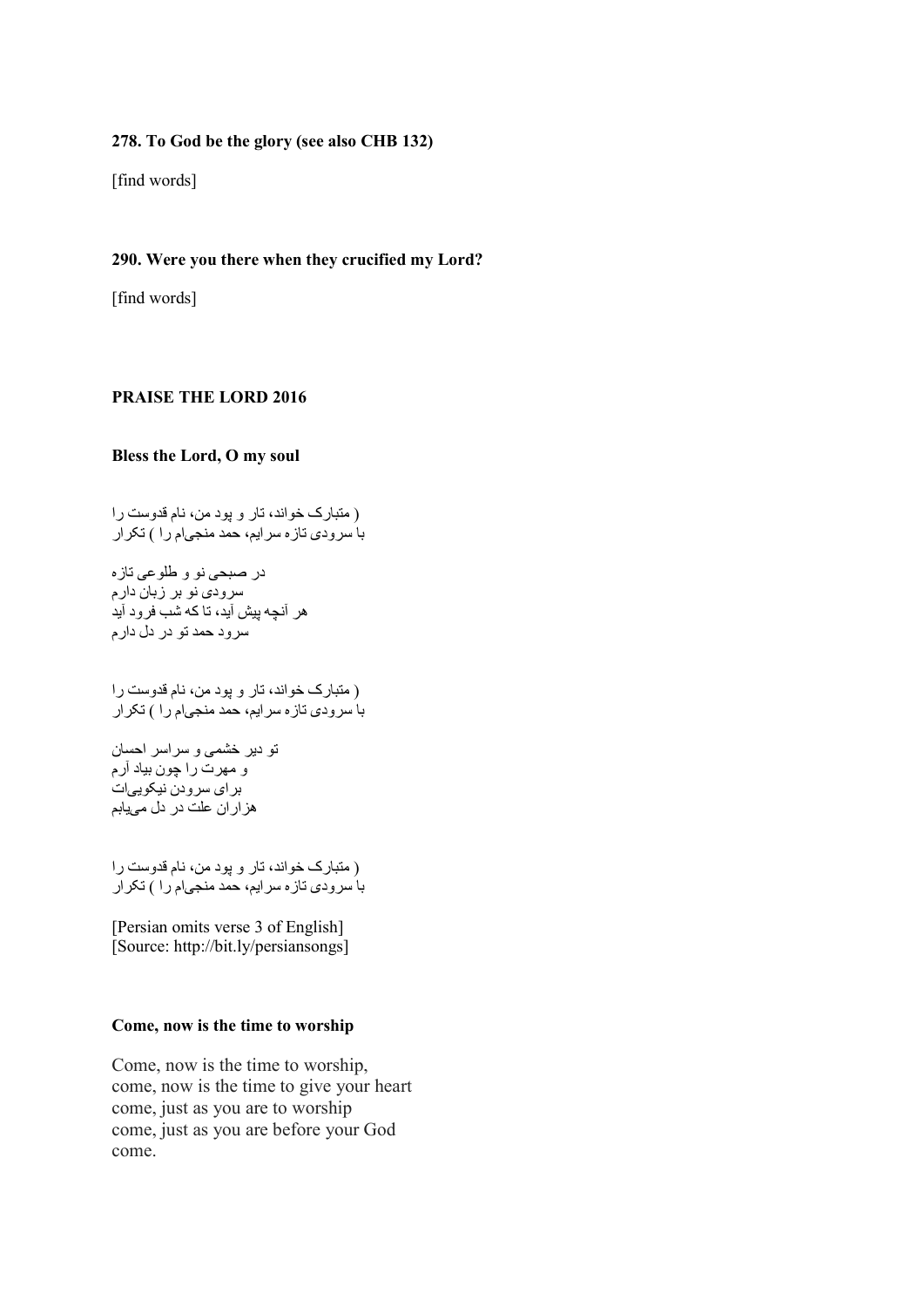One day ev'ry tongue will confess you are God, one day ev'ry knee will bow, still the greatest treasure remains for those who gladly choose you now. Come, now is the time to worship, come, now is the time to give your heart come, just as you are to worship come, just as you are before your God come.

> بيا اکنون وقت پرستش است بيا وقت سپردن قلبت بيا در حضور خدای خود بيا با تمام قلب و جانت بيا

روزی هر زبانی خواند نامت هر زانويی خم گردد اما هر که اکنون نامت را خواند گنجی خواهد يافت

> بيا اکنون وقت پرستش است بيا وقت سپردن قلبت بيا در حضور خدای خود بيا با تمام قلب و جانت بيا . . . بيا . . . بيا

[Source: http://www.persianwo.org/music.htm]

## The Lord's my Shepherd (Stuart Townend, not Crimond)

The Lord's my shepherd, I'll not want He makes me lie in pastures green He leads me by the still, still waters His goodness restores my soul

And I will trust in You alone And I will trust in You alone For Your endless mercy follows me Your goodness will lead me home

He guides my ways in righteousness And He anoints my head with oil And my cup, it overflows with joy I feast on His pure delights

And I will trust in You alone And I will trust in You alone For Your endless mercy follows me Your goodness will lead me home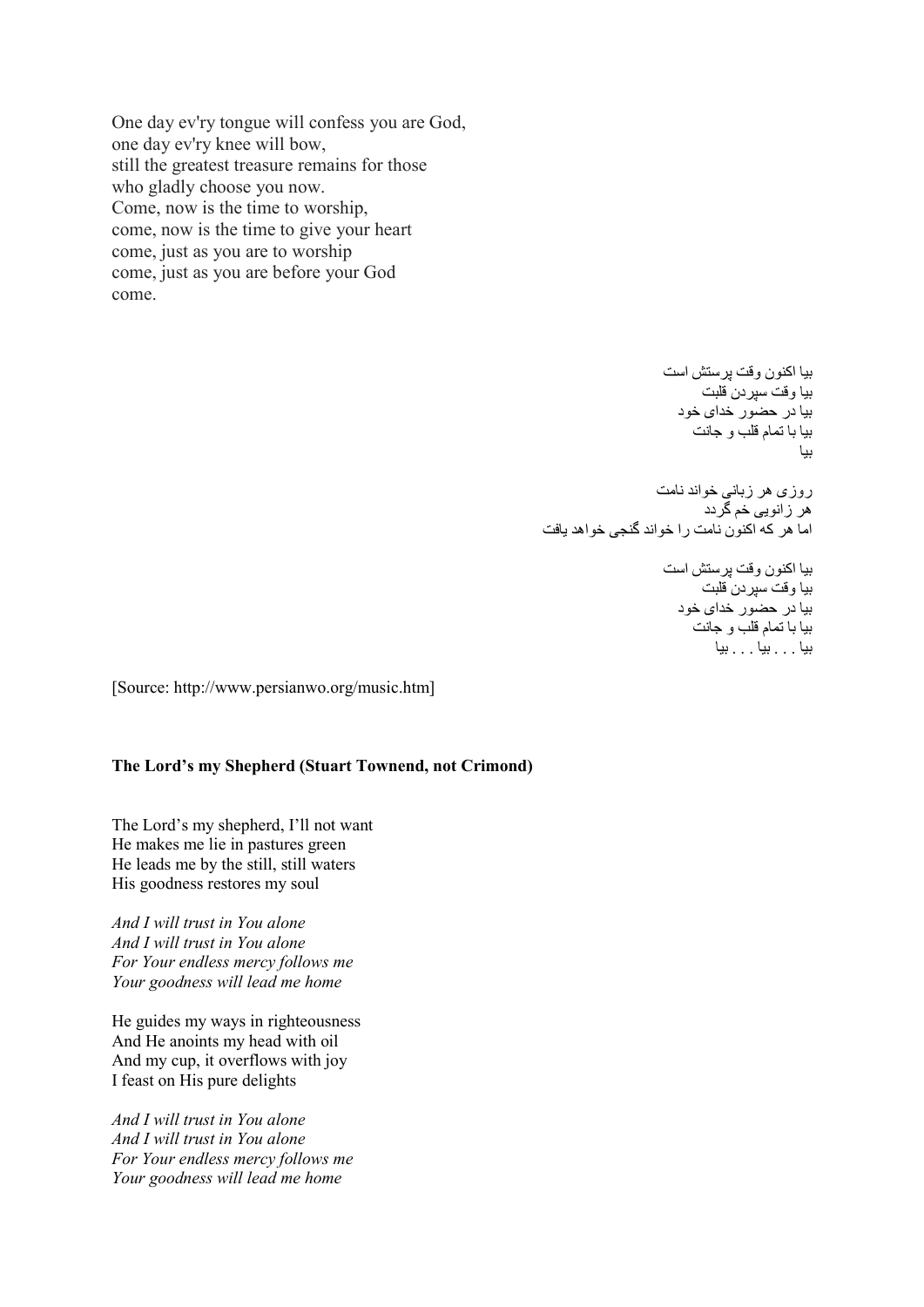And though I walk the darkest path I will not fear the evil one For You are with me, and Your rod and staff Are the comfort I need to know.

And I will trust in You alone And I will trust in You alone For Your endless mercy follows me Your goodness will lead me home

> خداوند شبان من است محتاج به هيچ چيز نباشم در مرتع های سبز خواباندم جانم را تازه سازد تنها به تو ايمان دارم تنها به تو ايمان دارم رحمتت مرا در بر گيرد محبتت مرا خواند چون از تاريکی بگذرم من هرگز نخواهم ترسي د چون تو با من هستی و عصاي ت بُخشد مرا آرامی تنها به تو ايمان دارم تنها به تو ايمان دارم رحمتت مرا در بر گيرد محبتت مرا خواند او مرا رهبری کند مرا با روغن مسح کند شادی من بيش از اندازه است تا ابد در او ساکنم تنها به تو ايمان دارم تنها به تو ايمان دارم

رحمتت مرا در بر گيرد محبتت مرا خواند

[Source: http://bit.ly/persiansongs]

# OTHER SONGS USED IN CHRISTADELPHIA, BUT NOT IN CURRENTLY PUBLISHED BOOKS

Open the eyes of my Heart (2) In order to see you (2) The light of your face shining In the glory of heaven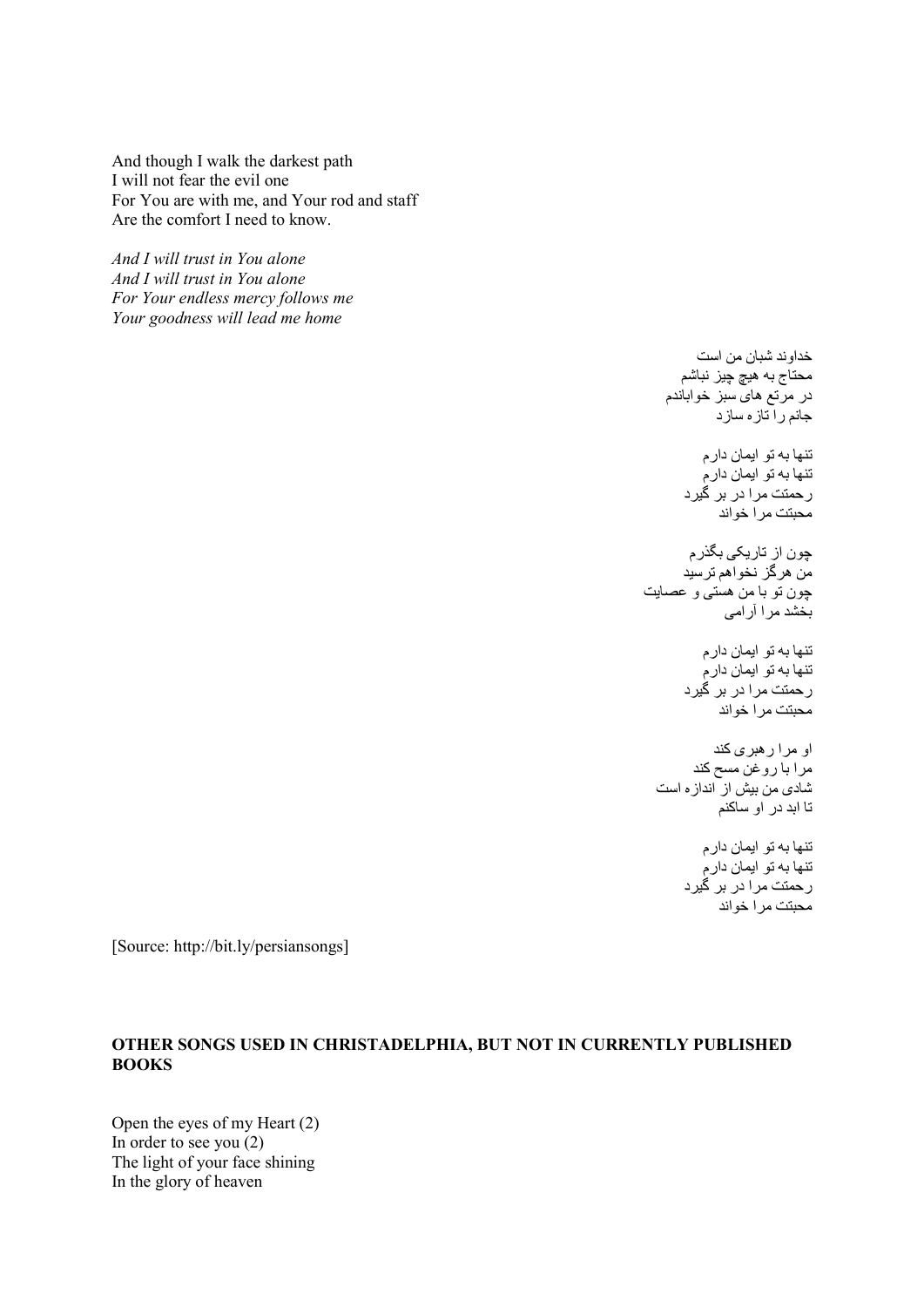Mercy and power are from you You are holy, holy, holy Holy, holy, holy (3) Open my eyes

> چشمان قلبم را بگشا، چشمان قلبم را بگشا،( تا تو را بينم، تا تو را بينم،) (2 ) در جلال آسمان نور رويت درخشان، مهر و قوت از توست، تو هستی، قدوس، قدوس، قدوس قدوس، قدوس، قدوس (3 ) چشمانم بگشا

[Source: http://www.persianwo.org/music.htm]

https://www.youtube.com/watch?time\_continue=24&v=S2g0zTJZoTA

## Because He Lives

God sent His Son. They called Him, Jesus. He came to love, heal, and forgive. He lived and died to buy my pardon. And life is worth the living just because He lives. Because He lives, I can face tomorrow. Because He lives, all fear is gone. Because I know He holds the future. I can face uncertain days because He lives

How sweet to hold a new born baby, And feel the pride and joy he gives But greater still the calm assurance, This child can face uncertain days because He lives Because He lives, I can face tomorrow. Because He lives, all fear is gone. Because I know He holds the future. I can face uncertain days because He lives

And then one day I'll cross the river, I'll fight life's final war with pain; And then as death gives way to victory, I'll see the lights of glory and I'll know He reigns. Because He lives, I can face tomorrow. Because He lives, all fear is gone. Because I know He holds the future. I can face uncertain days because He lives.

> -1 خدا فرستاد پسرش عيسی را، با مهر شفا داد و عفو فرمود . او زيست و مرد تا آزادم سازد، قبر خالی گويد منجيم زنده است . چون زنده است از فردا نترسم، چون زنده است ترسی ندارم . چون دانم آينده در دستهای اوست، پس زيستن ارزش دارد چون او زنده است . -2 روزی که من از نهر موت بگذرم، رنجهايم به پايان می رسد . چون پس از مرگم آيد پيروزی، با چشمانم بينم که عيسی زنده است . چون زنده است از فردا نترسم، چون زنده است ترسی ندارم . چون دانم آينده در دستهای اوست، پس زيستن ارزش دارد چون او زنده است . -3 بزودی عيسی به جهان باز آيد، ای عزيزان دانيد وقت کم است . وقتی او آيد ايمانداران را، به حضور پر جلال خدا برد . چون زنده است از فردا نترسم، چون زنده است ترسی ندارم . چون دانم آينده در دستهای اوست، پس زيستن ارزش دارد چون او زنده است .

[Source: http://www.persianwo.org/music.htm]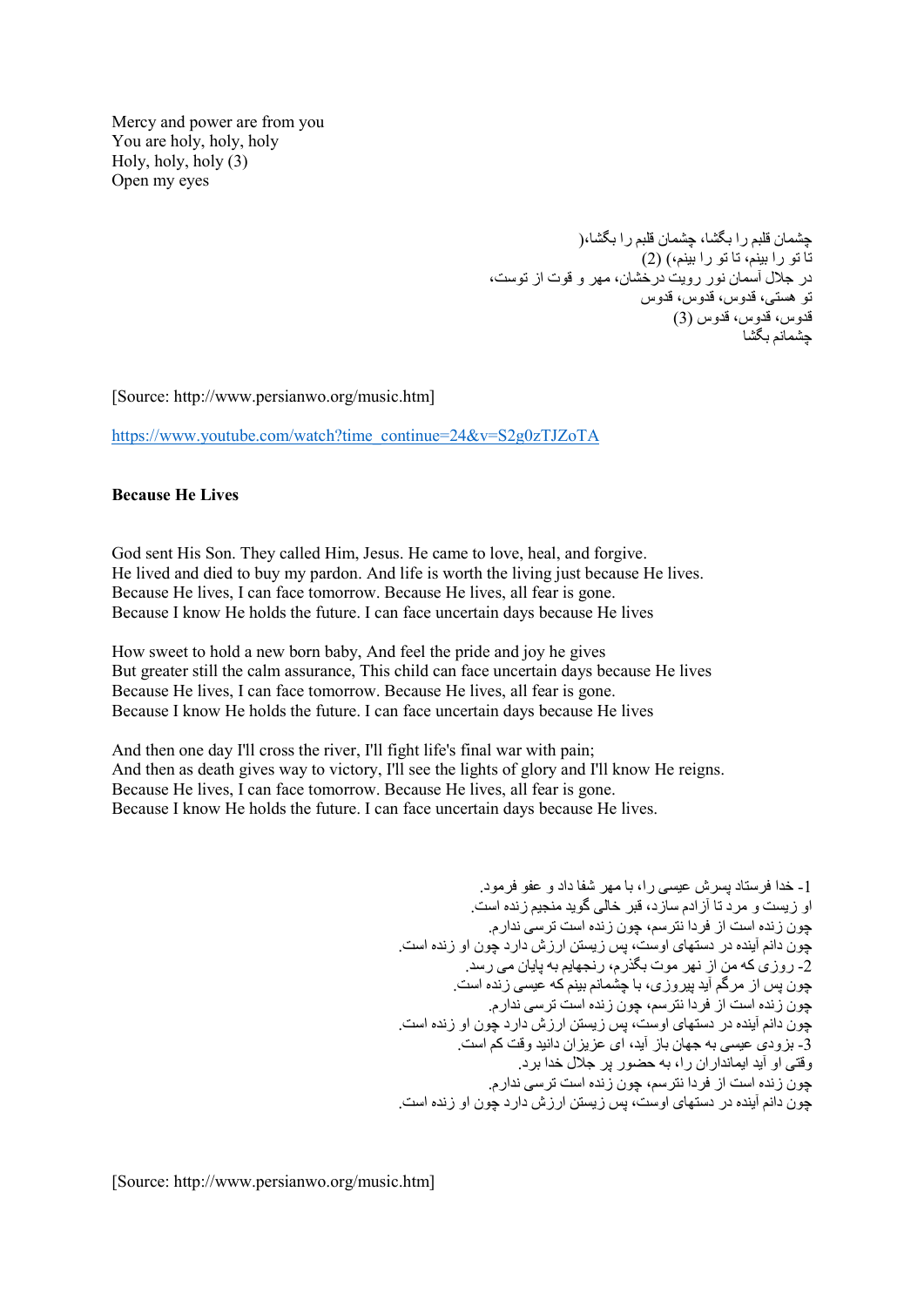## As the deer

As the dear panteth for the water, so my soul longeth after thee. You alone are my heart's desire and I long to worship Thee. You alone are my strength my shield; To you alone may my spirit yield.

You alone are my heart's desire and I long to worship Thee. You alone are my strength my shield; To you alone may my spirit yield.

```
Version 1: 
-1 مانند آهو برای نهرهای آب جان من مشتاق تو است .
تو تنها آرزوی جان منی می ستايمت .
تو تنها قوتم هستی، به تو تنها می شوم تسليم؛ 
تنها تو آرزوی قلب منی می ستايمت .
-2 تو رفيق و برادرم هستی با اينکه شاهمی .
من تو را بيش از هر چه دوست می دارم دنيايم تويی .
تو تنها قوتم هستی، به تو تنها می شوم تسليم؛ 
تنها تو آرزوی قلب منی می ستايمت .
```
[Source: http://www.persianwo.org/music.htm]

```
Version 2 (very similar): 
-1 مانند آهو برای نهرهای آب جان من مشتاق توست .
تو تنها آرزوی جان منی می ستايمت .
تو تنها قوتم هستی، به تو تنها می شوم تسليم؛ 
تو تنها آرزوی قلب منی می ستايمت .
-2 تو رفيق و برادرم هستی با اينکه شاهمی .
من تو را بيش از هر چه دوست می دارم دنيايم تويی .
تو تنها قوتم هستی، به تو تنها می شوم تسليم؛ 
تو تنها آرزوی قلب منی می ستايمت .
```
[Source: http://www.persianwo.org/music.htm]

## God will make a way

[Have audio, needs transcribing]

[Find words for following]

O little town of Bethlehem

As with gladness men of old

We three kings of orient are

All Heaven Declares the Glory of the Risen Lord